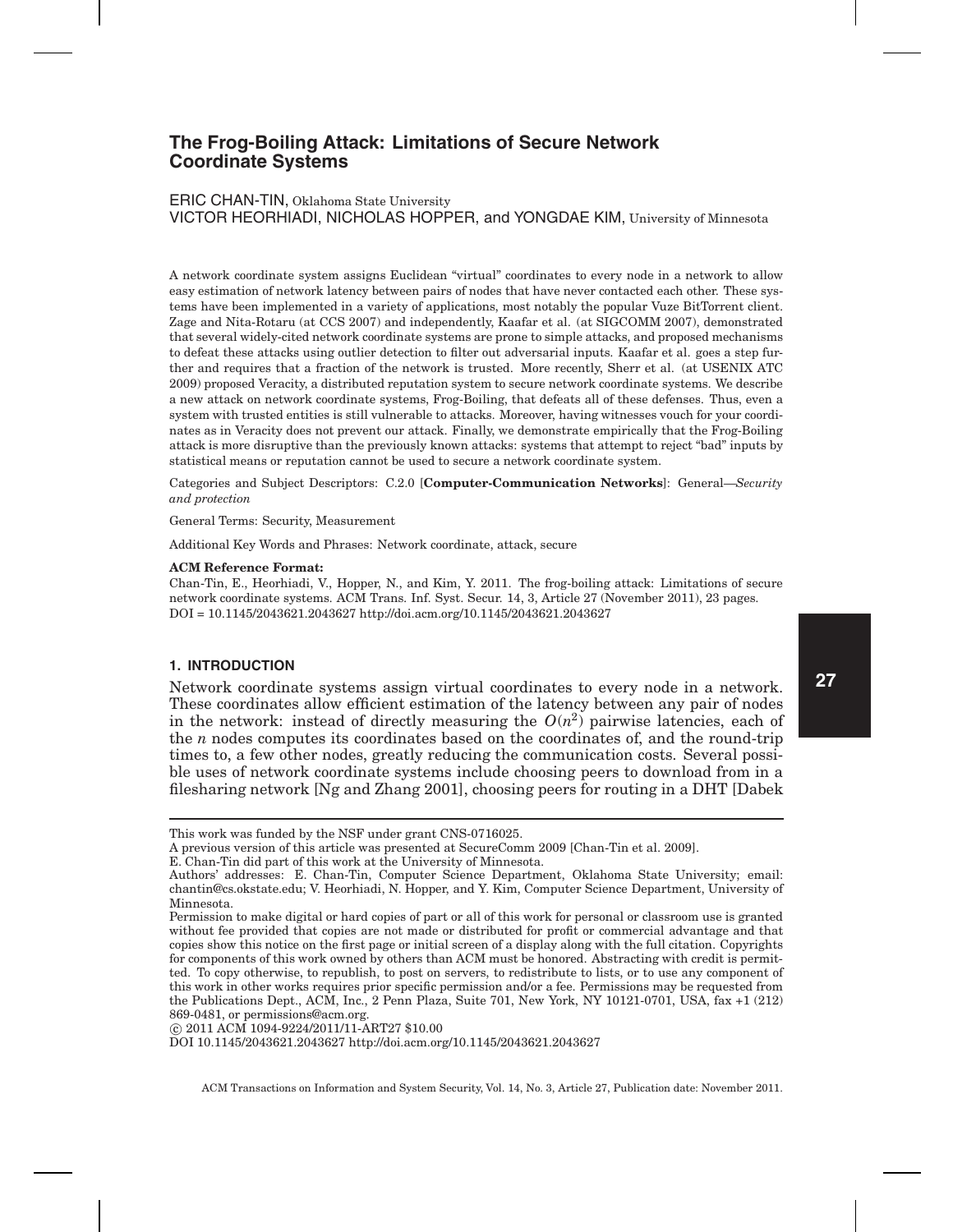et al. 2004b], finding the closest node in a content-distribution network [Vuze 2010], reducing the state in routers [Abraham and Malkhi 2004; Gummadi et al. 2004; Ledlie et al. 2007], reducing communication among ISPs [Choffnes and Bustamante 2008; Lumezanu et al. 2007], detecting Sybil attackers [Bazzi and Konjevod 2005; Douceur 2002], performing leader election [Cowling et al. 2009], and online game matchmaking [Agarwal and Lorch 2009].

There have been several network coordinate systems proposed in the literature; these schemes can be categorized into centralized systems [Francis et al. 2001; Ng and Zhang 2001, 2004] that depend on a small set of "trusted" nodes, and decentralized systems [Costa et al. 2004; Dabek et al. 2004a; Shavitt and Tankel 2003]. A widely implemented and studied example of decentralized coordinate systems is Vivaldi [Dabek et al. 2004a], which has been shown to produce accurate estimations and converge quickly under various network conditions. Although it is decentralized, Vivaldi can be easily disrupted by spurious or malicious nodes, rendering the network coordinate system useless and impractical since the nodes' coordinates never stabilize. Zage and Nita-Rotaru [2007] proposed a mechanism, based on real-time statistical analysis of nodes' coordinates, to detect and discard adversarial inputs. A similar mechanism was proposed and evaluated by Kaafar et al. [2007]. Both methods rely on outlier detection using statistical models, respectively, the Mahalanobis distance and Kalman filters, of coordinate evolution. More recently, Veracity [Sherr et al. 2009]—a decentralized reputation system, which verifies the self-reported coordinates of peers and aims at preventing peers from delaying their network measurements—was proposed as a "secure" network coordinate system.

In this paper, we demonstrate the inherent challenge in designing a secure network coordinate system based on rejecting "bad" inputs that do not conform. We propose the *frog-boiling attack*, where an adversary disrupts the network while consistently operating within the threshold of rejection. This is analogous to the popular account that a frog put in hot water will quickly jump out but a frog placed in cold water that is gradually brought to a boil will not notice the change and boil to death. The adversary sends "small-step" fake updates (inflated RTT or coordinates) to nodes in the network. The "step" is small enough that it does not trigger either the anomaly detection or the verification methods used by Veracity, but the nodes targeted are still disrupted; their network coordinates are not accurate. Thus, the coordinates of the nodes in the attacked network quickly become very different from the coordinates of the same nodes in the original network. We argue that our attack generalizes since any network coordinate system will have to accept changes in coordinates due to dynamic network conditions. The effectiveness of the attack can also be significantly increased when conducted in conjunction with a *Sybil* attack [Douceur 2002]. We show in this paper that the frog-boiling attack is effective at disrupting the three aforementioned "secure" schemes [Kaafar et al. 2007; Sherr et al. 2009; Zage and Nita-Rotaru 2007].

We implement, and empirically evaluate, three variants of the frog-boiling attack to demonstrate its effectiveness against outlier-detection based defenses. In the *Basic-Targeted* attack, a single targeted node is pushed to an arbitrary coordinate in the network; in the *Network-Partition* attack the network is divided into two subnetworks in coordinate space, effectively partitioning the whole network into two arbitrary smaller clusters; and in the *Closest-Node* attack the adversary becomes the closest neighbor to a targeted node. Partitioning a network is bad because two nodes which are close to each other in terms of network latency (for example in the same ISP) will appear to be far away from each other. If, for example, an adversary becomes the closest neighbor to every peer in a file-sharing system, the adversary will receive most of the requests in that system. All three attacks rely on a simple concept: lying can be harmful but telling consistent, believable lies is even more harmful.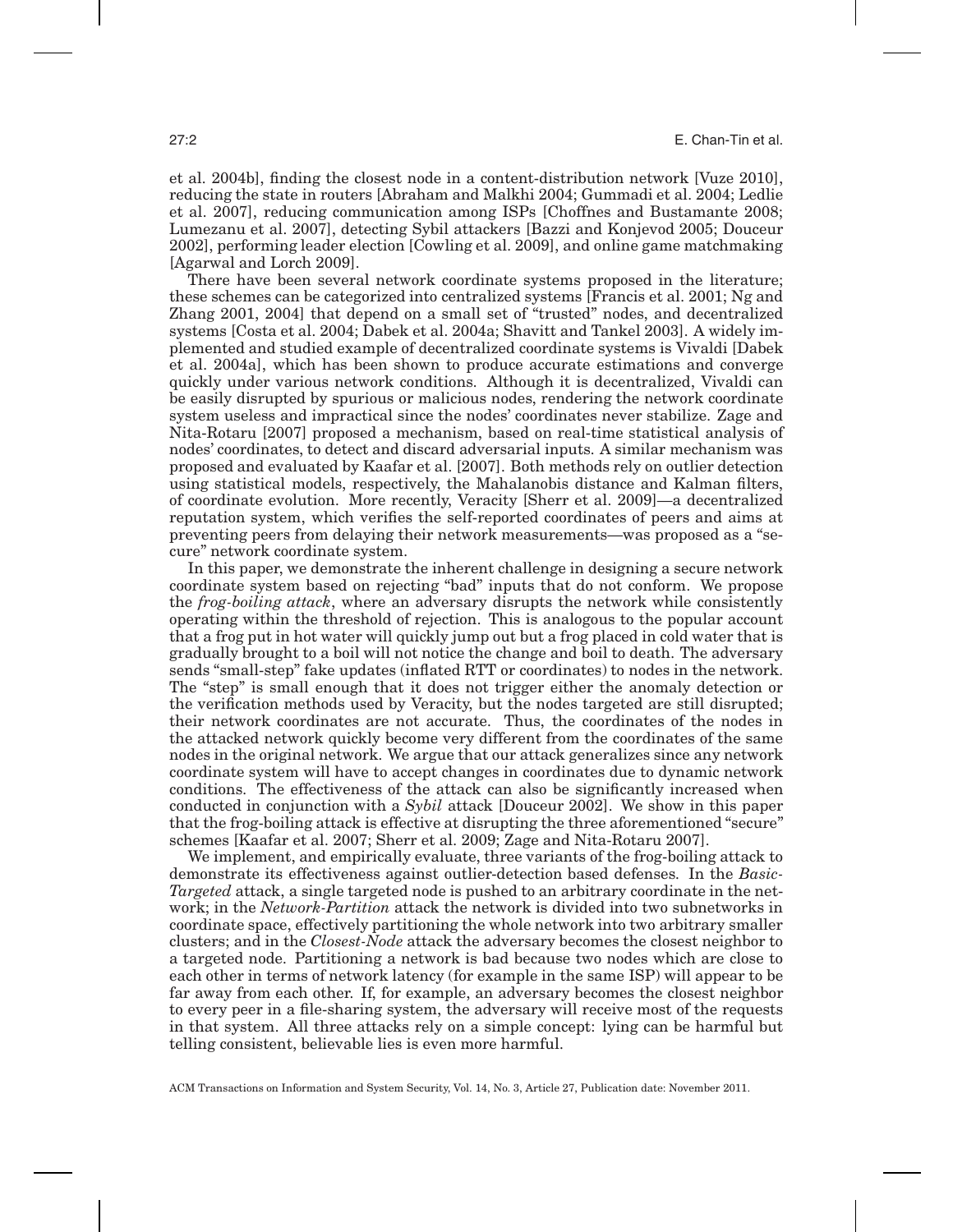We evaluated our frog-boiling attack on the Mahalanobis distance outlier detection, Kalman filter anomaly detection, and Veracity. Our evaluation on a PlanetLab deployment of Vivaldi shows that even the basic frog-boiling attack is more disruptive against the security mechanism proposed in Zage and Nita-Rotaru [2007] than the random attacks (from Zage and Nita-Rotaru [2007]) on the mechanism. In particular, with only 5% of attackers in the network, frog-boiling causes a median relative error of 0.28 after 720 update intervals (2 hours) and 0.57 after 5040 update intevals (14 hours). This translates to each malicious node being contacted only twice and 10 times respectively. The median relative error indicates how accurate the network coordinate system is. A relative error of 0.57 for a pair of nodes means that the estimated network latency is different from the actual network latency by 57%. Without any attacks, the median relative error is less than 0.15. This shows that our attack is actually relatively fast. Although our attack only works if the attacker nodes are contacted by the victim nodes, this is very likely to happen as in any peer-to-peer system, peers have to frequently contact each other. For example in a file-sharing application like Vuze [2010], peers have to frequently contact other peers in the network to maintain their routing tables and to find content. The same network with no attackers has a median relative error of 0.11, and under Zage and Nita-Rotaru's "random" attack the insecure coordinate scheme has a maximum median relative error of 0.22, even when the fraction of attackers is above 10%. Thus the outlier detection mechanism is completely ineffective against frog-boiling. We note that while the step size of the attack is small—nodes are pushed "little by little—the result of the attack is neither slow nor small, resulting in similar errors just as quickly as previously known attacks but causing greater damage over time. See Section 4.2.3 for more details.

While similar attacks on outlier detection mechanisms appear in the literature [Barreno et al. 2006; Denning 1987; Wagner and Soto 2002], to our knowledge we are the first to demonstrate the effectiveness of frog-boiling in the context of network coordinate systems. Furthermore, we demonstrate that the attacks are more disruptive than previous work and are completely unmitigated by the existing approaches to securing network coordinate systems. These results suggest that new approaches and/or stronger assumptions are needed to construct secure network coordinate systems.

Since the Mahalanobis outlier detection mechanism failed, the natural next step is to use another detection mechanism with trusted peers. Kaafar et al. [2007] described a Kalman filter-based anomaly detection secure network coordinate system. They also required that a fixed percentage of the network be trusted. These trusted nodes only contact each other and cannot be influenced by nontrusted nodes. We show that our frog-boiling attack is also successful against this scheme. Our network-partition variant of the attack effectively divided the whole network into two independent subnetworks. Moreover, our attack barely increases the median relative error of the network and remains mostly undetected throughout the experiment. We emphasize that our attack is still successful even in the presence of trusted entities; having trusted components in a network coordinate system does not mean that it will be harder to disrupt. Finally, we show that our attack is effective against a distributed reputation network coordinate system named Veracity [Sherr et al. 2009]. Veracity is different from the two other secure schemes in that it does not use any statistical means to accept or reject coordinate updates from peers. However, we show that Veracity is vulnerable to our attack, as the attacker can still lie in small steps without being detected; Veracity allows each verifier to accept coordinates from the publisher as long as the error calculated by the majority of the witnesses is below a certain threshold. Thus the frog-boiling attack can lie in small steps and still stay below the threshold. From our experimental results, our attack can still partition the network into two separate clusters. Veracity also includes a second verification step in an attempt to prevent nodes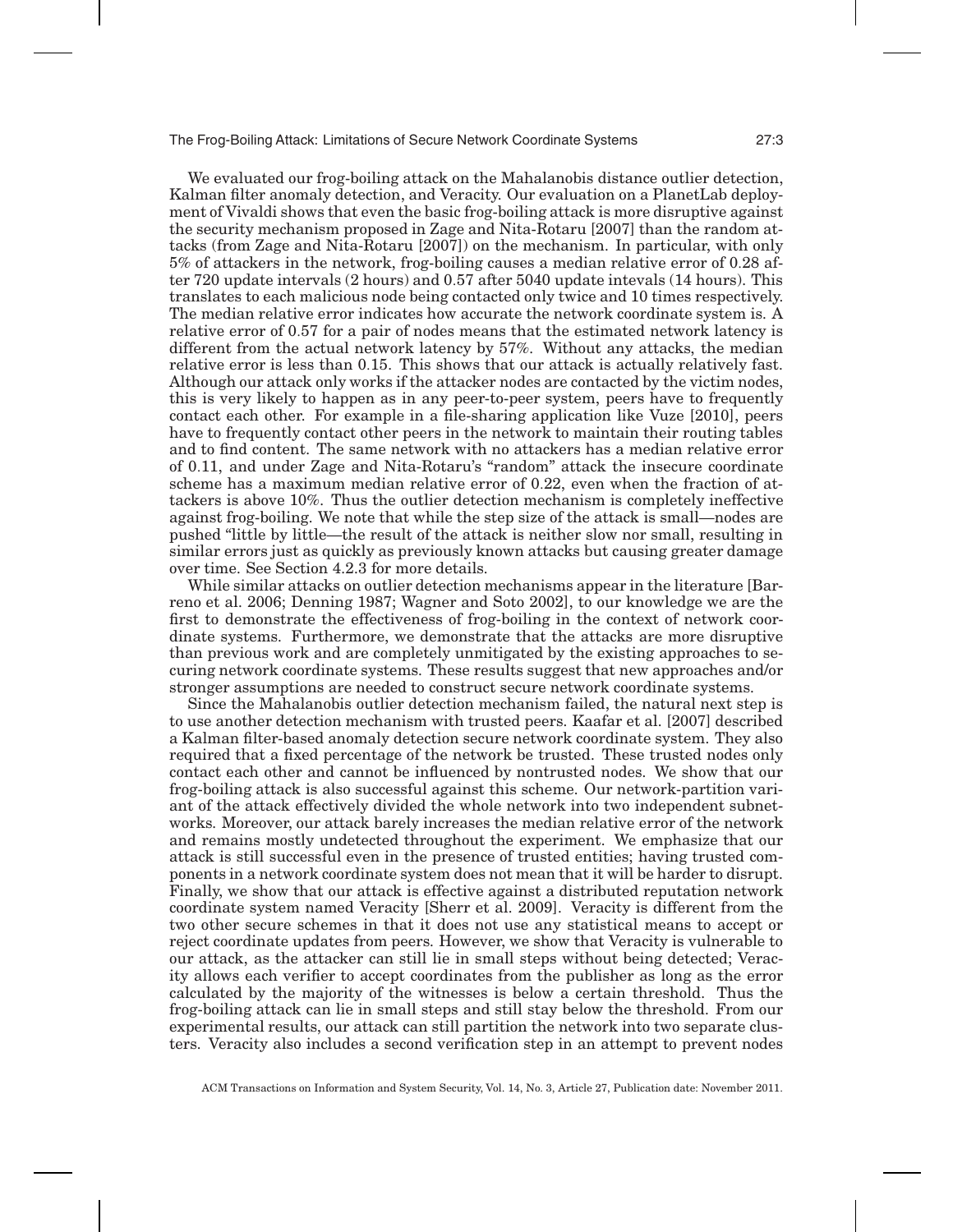from delaying their replies, and so inflating their network latency. Our attack does not need to bypass this step and is still successful. Thus, the second verification step of Veracity is not triggered.

The remainder of the article is organized as follows. We give a brief background on network coordinate systems, existing attacks, and the "secure" mechanisms in Section 2. A detailed description of the attacks we have outlined is given in Section 3. The evaluations of our experiments on a wide area network for the Mahalanobis distance based outlier detection [Zage and Nita-Rotaru 2007] are shown in Section 4. Section 5 shows our attack results on the Kalman filter [Kaafar et al. 2007] and Section 6 shows our frog-boiling attack evaluations on Veracity [Sherr et al. 2009]. Finally, we conclude in Section 7.

## **2. BACKGROUND**

#### **2.1. Network Coordinate Systems**

The first network coordinate systems developed were centralized: trusted infrastructure nodes computed coordinates for all other nodes. Centralized network coordinate systems include IDMaps [Francis et al. 2001], GNP [Ng and Zhang 2001] and NPS [Ng and Zhang 2004].

To improve the ease of deployment of network coordinate systems, decentralized network coordinate systems were introduced [Dabek et al. 2004a; Lehman and Lerman 2004; Pias et al. 2003; Shavitt and Tankel 2003]. A decentralized network coordinate system has no infrastructure nodes. Instead, normal nodes pick peers out of the set of all nodes, and compute their own coordinates with respect to those peers only. Finding potential peers is delegated to the underlying network. Decentralized network coordinate systems are attractive for P2P applications, since they can be deployed alongside the client software. Moreover, decentralized network coordinate systems are scalable as there are no centralized servers which could become overloaded.

2.1.1. Vivaldi. Vivaldi [Dabek et al. 2004a] is a decentralized network coordinate system. It provides fast convergence and resilience to changing network conditions such as churn in a P2P environment.

Vivaldi is based on a spring model. Its behavior is analogous to a physical model made of springs and balls, in which each ball represents a network node and the spring connecting any two balls is longer when the latency between those nodes is larger. Over time, such a model reaches a stable equilibrium. A Vivaldi node begins by selecting an arbitrary set of peers, and sets its initial coordinate to the origin. It then begins an iterative algorithm that pulls it closer to peers with lower latencies, and pushes it away from peers with higher latencies. After many iterations, the coordinate system reaches an equilibrium, and subsequent changes are due only to the changing latency between nodes. Each node will pick 64 other nodes in its reference set; 32 nodes are "close" and 32 nodes are "far." On each iteration, a Vivaldi node sends a probe packet (which could be piggybacked on top of application-level messages) to each of its peers. It receives a response to each probe packet containing the peer's current coordinate and self-reported error estimate (can also be piggybacked on top of application-level messages), and learns its latency to that peer from the RTT of the transaction. It then computes a new position that is closer to the peer if the estimated latency is too large, and farther from the peer if the estimated latency is too small.

The estimated latency between two nodes is calculated by applying a distance function to their coordinates. A modified Euclidean distance function that incorporates a height component on top of Euclidean space is empirically more accurate than a simple Euclidean distance function. The height component captures the "last-mile"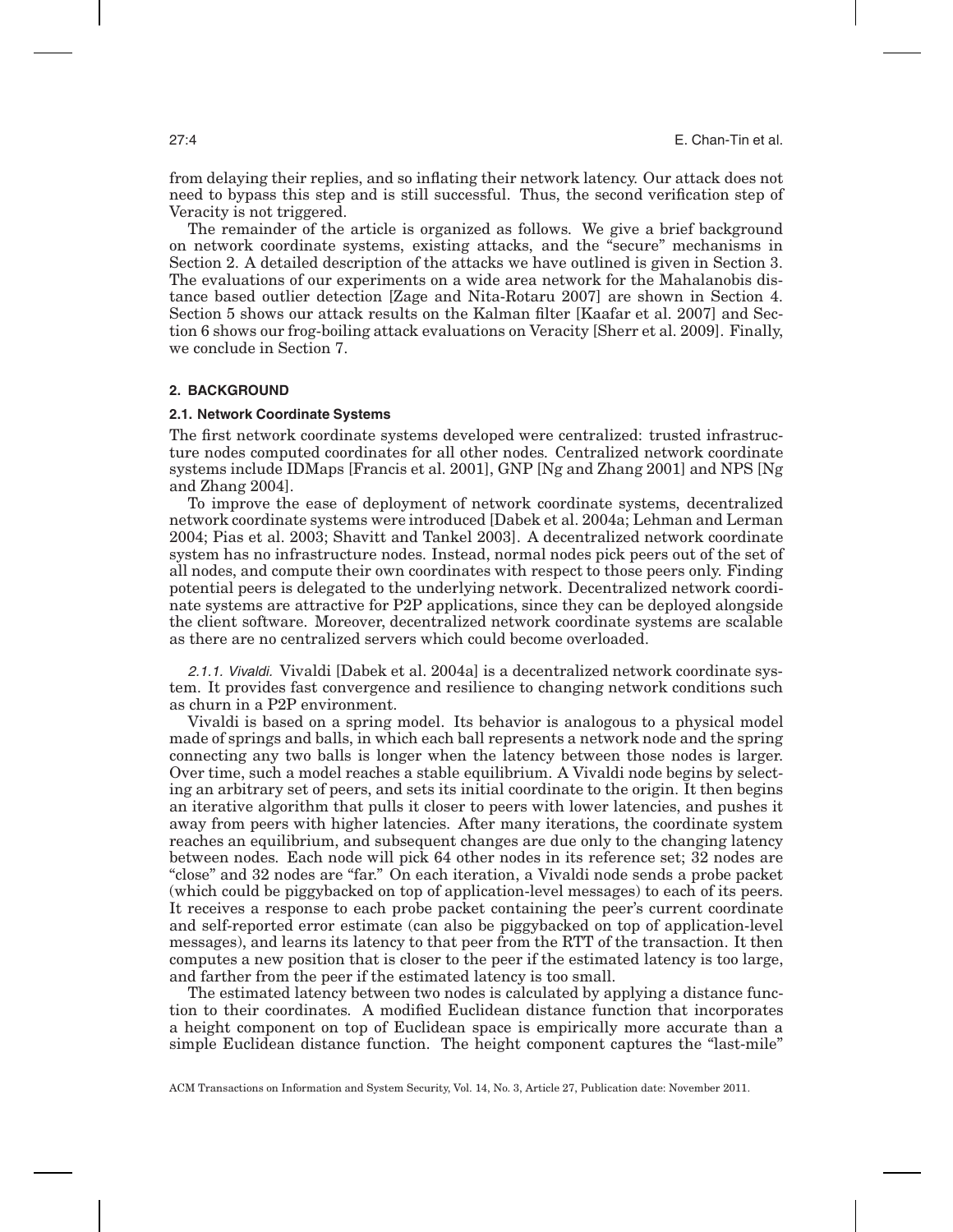distance. To calculate the difference between two network coordinates with height, the Euclidean distance is calculated for the two coordinates, and then the two height distances are added. The number of dimensions also affects the accuracy of the coordinate system. Self-reported error estimates enhance the accuracy of the coordinate system. Typically, nodes compute an error estimate based on their coordinate history. A node with rapidly fluctuating coordinates should report a large error, since its coordinates at any given moment are unlikely to reflect its latency to other nodes. This error detection mechanism is entirely voluntary.

Vivaldi's coordinate system is *n*-dimensional. It was shown in [Dabek et al. 2004a] that a 2-dimensional space with height works well for the topologies they considered. Moreover, Vivaldi boasts a low convergence time, a low reported error, and is shown to be accurate. Churn is an important issue in all P2P networks. Due to the public nature of a P2P network, hosts can join and leave the network at any time and for any duration of time. Vivaldi handles churn well due to its low convergence time. However, Vivaldi was not designed for an adversarial environment, and it is simple for an attacker to disrupt the whole network.

2.1.2. Pyxida. Pyxida [2009] implements a virtual coordinate network. It is being used in both academia and commercially to track the coordinates of all the PlanetLab [Bavier et al. 2004; PlanetLab 2010] nodes; and in the Vuze [Vuze 2010] BitTorrent client. It is designed to work on a P2P network and implements the Vivaldi algorithm. Pyxida uses a 4-dimensional with height coordinate space. Moreover, it is open source, enabling easier modification to implement the countermeasures and attacks. We implemented the Mahalanobis distance defense mechanism [Zage and Nita-Rotaru 2007] on top of Pyxida in our experiments since it implements the Vivaldi algorithm, provides a stable network coordinate system, and has been used in a large-scale deployment [Ledlie et al. 2007]. A detailed description of Pyxida is given in Ledlie et al. [2006].

Pyxida contains a "gossip" protocol. Every 10 seconds, it will randomly pick a node it knows and send it a "ping" request. When the node replies, Pyxida will add that node to its neighbors list (the list can contain a maximum of  $n = 50$  neighbors). When a Pyxida node receives a ping request, it will just send a response; it does not add that node to its neighbors list. After receiving a response, which contains the other node's coordinates, error, and RTT, the Pyxida node will calculate the current force. All the nodes in its neighbors list are inspected (coordinates and error) and the current force calculated from these data. The system coordinates are then updated accordingly. Thus, Pyxida will only update its coordinates when it initiates a request and this is performed every 10 seconds.

#### **2.2. Performance Metrics**

We use several metrics to evaluate the performance of a network coordinate system.

— *Error*. The median relative error is calculated as

$$
\frac{|RTT_{estimated}-RTT_{actual}|}{RTT_{actual}}
$$

,

where  $RTT_{actual}$  is the actual RTT between two nodes and  $RTT_{estimated}$  is the RTT obtained by taking the difference in the coordinates of the two nodes. The lower this number is, the more accurate the network coordinate system is (each node believes it has the right coordinate). We note that errors are inherent in network coordinate systems because an embedding from a matrix of RTTs (high dimension) to a Euclidean coordinate (low dimension) will contain errors.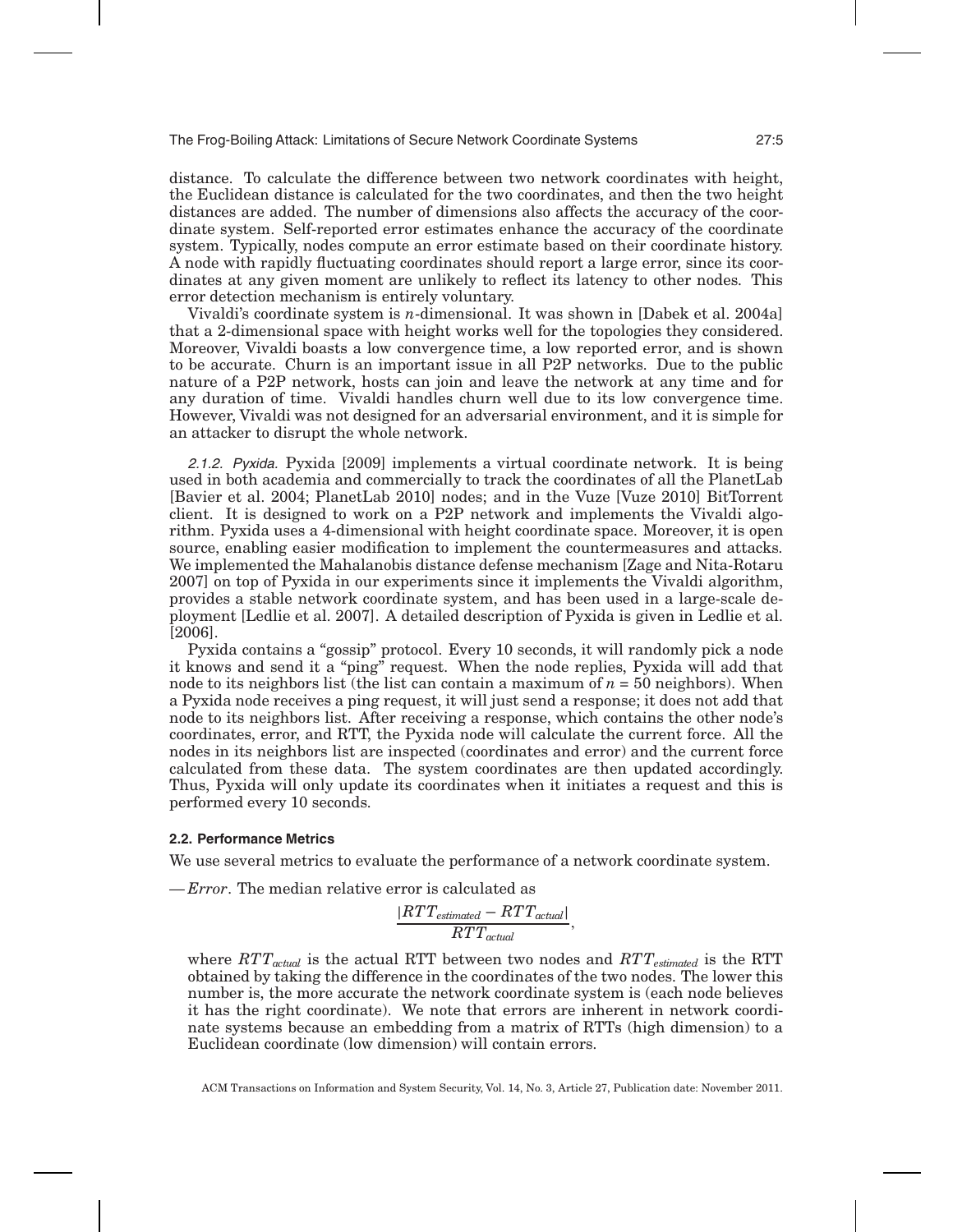- *RRL.* Lua et al. [2005] Relative Rank Loss: Pyxida calculates the rrl as the pairwise orderings of each neighbor, that is, for every pair of neighbors *A* and *B*, if  $\overline{RTT_A} \ge$  $RTT_B$  and the coordinate distance to *A* is less than the coordinate distance to *B*, then this counts as a "wrong ordering," that is, if there is a sign mismatch. The rrl is thus the number of "wrong orderings" over the total number of possible orderings. The lower the *rrl* is, the better as there are more "correct orderings." Notice that a ranking that chose randomly between each pair of nodes would have an expected rrl of 0.5, so in some sense this represents the "worst possible" value of rrl.
- *RALP.* The relative application latency penalty [Pietzuch et al. 2005]: This calculates the percentage of "lost latency" when using a network coordinate system. It is calculated as follows. For every pair of neighbors *A* and *B*, if  $RTT_A \geq RTT_B$ and the coordinate distance to *A* is less than the coordinate distance to *B*, then the *ralp-loss* is  $|RTT_A - RTT_B|$ . The *ralp* is then the sum of the *ralp-loss* for each pair divided by the sum of the "correct" RTTs for each pair. If  $RTT_A \geq RTT_B$ , the "correct" RTT is  $RTT_A$ . For the other case, the "correct" RTT is  $RTT_B$ . A ralp of 0.5 means that it takes 50% longer in terms of latency to get a file using the network coordinates than using the real RTT.
- *False positive rate.* The false positive rate denotes the number of updates that are rejected, although they should have been accepted. This is used to determine the optimal thresholds for the Mahalanobis distance.
- *Intercluster/intracluster ratio.* This is a measure of how far apart two sets of nodes are from each other. This is used to measure the effectiveness of one variant of our frog-boiling attack, which attempts to partition the whole network into two independent subnetworks. An intercluster/intracluster ratio of 2 means that a node from one cluster is twice as far apart on average from a node in the other cluster than to a node from the same cluster. A ratio of 1 implies that the network is not partitioned. A higher ratio indicates that our attack is effective. The ratio is calculated as the average coordinate distance of all the nodes of one set to the center of the other set, divided by the average coordinate distance of all the nodes of one set to the center of the same set.

## **2.3. Existing Attacks**

Several attacks on network coordinate systems have been described in the literature [Kaafar et al. 2006a, 2006b, 2007; Zage and Nita-Rotaru 2007]. These include the *Disorder attack*, *Repulsion attack*, *Colluding Isolation attack*, *Inflation/Deflation attack*, and the *Oscillation attack*. The Repulsion and Colluding Isolation attacker sends the same coordinates each time in an attempt to move the victim nodes to some location. The Disorder attacker always reports randomly chosen coordinates and a low error. Basically, an attacker can lie about its self-reported coordinates and/or delay its reply so that the measured RTT will be higher than the real RTT. The reader is referred to those papers for a more detailed description of the attacks.

#### **2.4. Countermeasures**

Several mechanisms [Kaafar et al. 2007; Saucez et al. 2007; Sherr et al. 2009; Wang and Ng 2008; Zage and Nita-Rotaru 2007] have been proposed to secure network coordinate systems. We give an overview of each of them here. We refer the reader to the respective papers for a more detailed description.

Mahalanobis Distance. The first defense mechanism that we will look at uses statistical means to reject inputs that do not conform to past accepted inputs. Zage and Nita-Rotaru [2007] use the Mahalanobis distance, an outlier detection system, to flag "bad" coordinate updates. Based on past good updates, the system determines if a new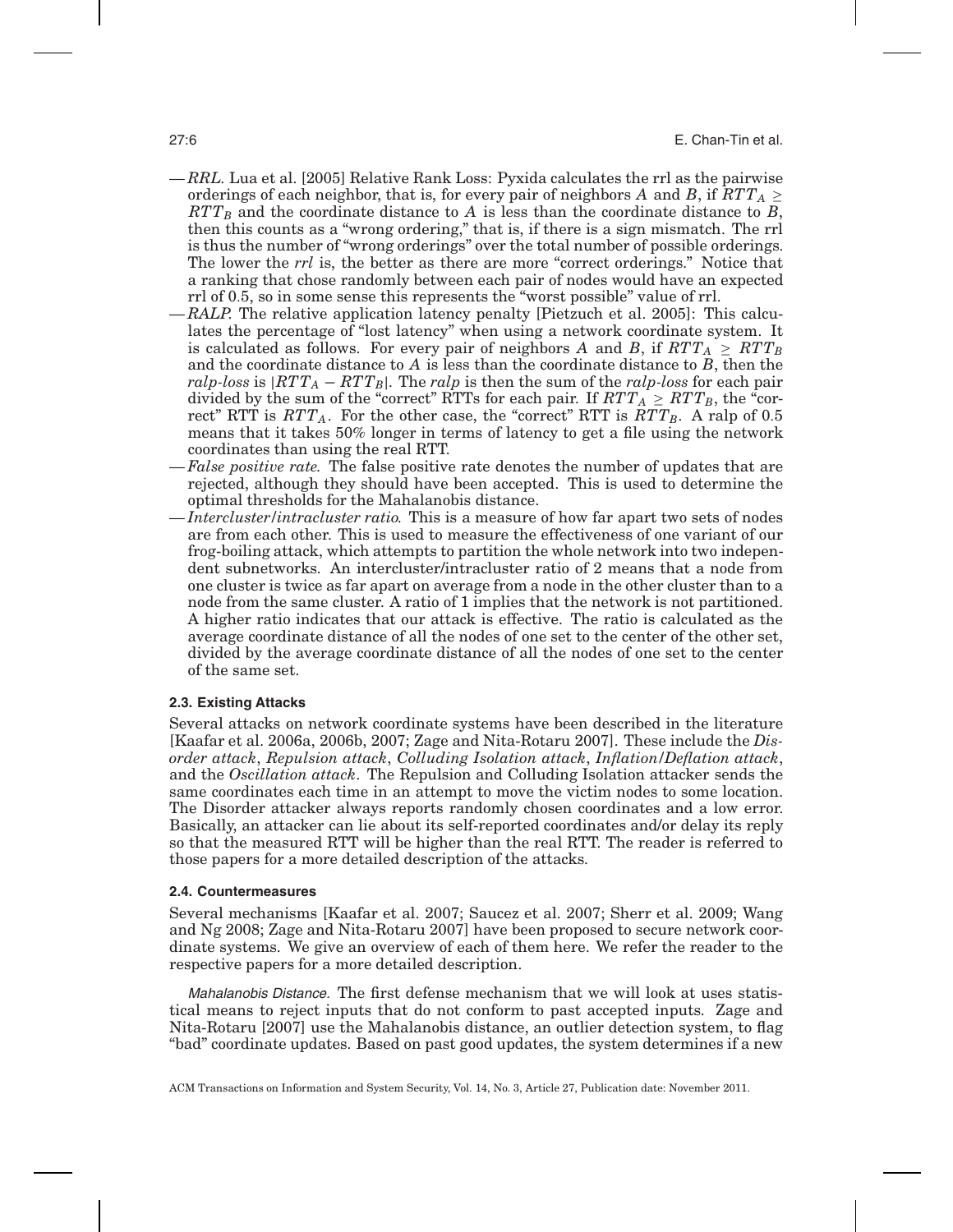coordinate update is acceptable or not. A full description of the scheme and our attack on this system are in Section 4.

Kalman Filter. The system of Kaafar et al. [2007] also uses a statistical method to determine if a coordinate is acceptable. They implement the Kalman filter [Kalman 1960], an anomaly detection system. The main difference from the previous scheme is that this system requires that some peers in the network are trusted. These trusted nodes communicate only with each other to determine the parameters for the Kalman filter, which other non-trusted nodes use. We show in Section 5 that our attack is effective against this scheme.

Veracity. Veracity [Sherr et al. 2009] is a distributed reputation system. A peer's self-reported coordinate can be verified by other peers, and a peer is prevented from delaying its reply to an update in an attempt to inflate its network latency. A full description of Veracity is given in Section 6. We also show in that section that Veracity is also vulnerable to our attacks.

Other schemes. RVivaldi [Saucez et al. 2007] is a reputation system that assigns weighted trust to peers and uses the trust metric to accept coordinate updates from these peers. Wang and Ng [2008] proposed using a two-step verification method to mitigate malicious nodes in the network. The first step is to verify the self-reported coordinates of peers. This is performed by having witnesses attest to each peer's coordinate update. A verifier can then audit that peer to make sure that the peer computed its coordinates correctly. The second step is to prevent nodes from delaying their reply so as to increase the network latency. This step involves using their triangle inequality violation (TIV) detection mechanism [Wang et al. 2007], as the authors claim that a peer which delays its reply is more likely to be part of a TIV than a honest peer which is not delaying its reply. Since their TIV detection scheme can filter out TIVs, then since they claim a malicious peer is part of a TIV, the scheme should be able to filter out the adversarial node.

## **3. OUR ATTACKS**

#### **3.1. Frog-Boiling Attack**

Previous secure network coordinate schemes create a range of acceptable new coordinates. Updated coordinates are accepted if they fall inside this range and rejected otherwise. These mechanisms correctly identify spurious peers that return random coordinates as these updates will not fit inside the range. Since honest and correctly operating peers are unlikely to change their coordinates faster than average, their updates will fit inside the range of acceptable coordinates and be accepted by the scheme. The Mahalanobis distance and Kalman filter are statistical outlier detection schemes, so honest nodes will be considered normal while randomly behaving nodes will be flagged as outliers. Although Veracity does not use any statistical method, it accepts peers that are within a threshold and rejects peers with computed error greater than the threshold. Since honest peers behave as per the protocol, their computed error will be less than the threshold, while malicious peers' computed error will be greater than the threshold.

However, an intelligent adversary can send "random" data points that still fall within the acceptable range. Thus, the data points will be accepted although they are "wrong". We call this approach the *frog-boiling attack*. If the adversary lies too much, its peers will not accept its updates. If it lies too little, the attack will not succeed in disrupting the network. The frog-boiling attack can be used to disrupt the whole network by continuously lying to all the nodes.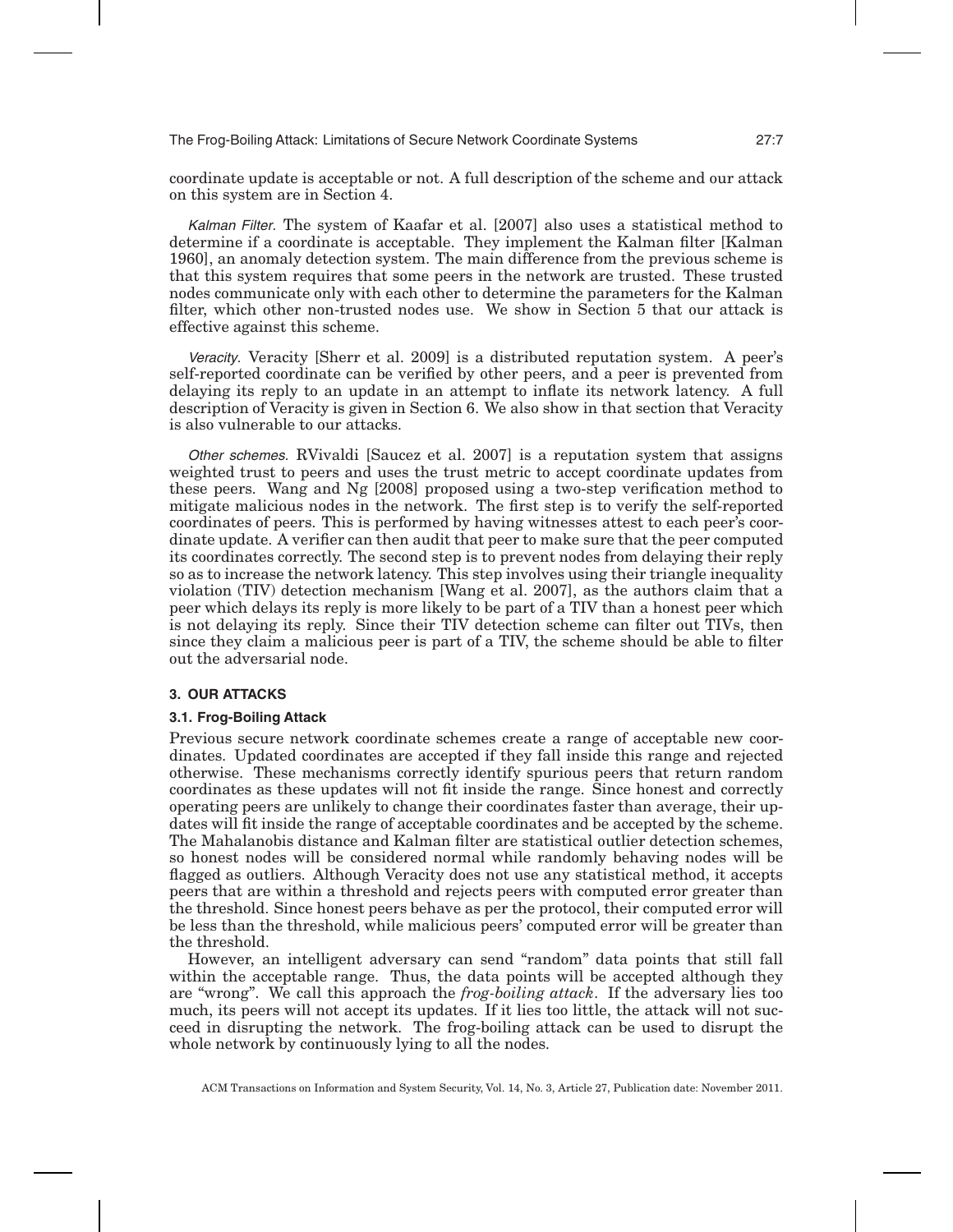As a simple example, assume there are only two nodes *A* and *B* in the network and they have converged to stable coordinates. An attacker node *C* is introduced and obtains its coordinates from both *A* and *B*. However, each time *C* receives a request (say from *A*), it replies with  $Coord_C = Coord + \delta$ , where  $\delta$  is a small offset. For example, if its coordinates in 2 dimensions are (120, 100), the reported coordinate will be (120.5, 100.5). Since the coordinate reported is not outside of the Mahalanobis thresholds, Kalman filter, or the Veracity error ratio cut-off, *A* will accept the coordinate and update its own coordinate accordingly. Then whenever *B* queries *A*, the response will be a coordinate that is slightly higher than what the "real" coordinate should have been. Thus, *B*'s coordinate changes slightly as well. This process continues with the attacker continuously lying in small increments about its own coordinate. It is conceivable that this whole process might just shift the coordinates, but not affect the estimated distance between any two nodes. However, we show in Sections 4, 5, and 6 that this is not the case; our attack effectively renders the network coordinates ineffective.

#### **3.2. Targeted Attack**

Our targeted attack relies on the simple concept that consistent lies will not be caught by any of the secure schemes since the attacker's reported coordinates are similar over time. Thus neither the Mahalanobis spatial and temporal thresholds, nor the Kalman filter will be triggered. Moreover, the attack will pass both verification tests for Veracity, as the error would still be below the cut-off. The attacker can also select which nodes to lie to and which nodes not to respond to, since neither of the security mechanisms considered here nor any of the deployed network coordinate system implement any explicit sharing of information about other nodes.

The targeted attack works as follows. The attacker attempts to move some victim nodes (a small fraction of the whole network) to some arbitrary network coordinates. The targeted location in this case is far from the rest of the network. Although those nodes can still communicate with the rest of the network, they will not be able to calculate a correct coordinate for themselves and will report a "false" coordinate and error to the rest of the network. The three secure mechanisms will flag those nodes as outliers, anomalous, or misbehaving, and will not accept their updates. This effectively isolates the victim nodes from the rest of the network.

Moving a victim node to an arbitrary location with a single update would typically require a force of sufficient magnitude to trigger an outlier filter. In order to avoid this, the victim node will be moved to a target location in small steps. The rest of the network will still accept updates from that victim node if the move is small. Thus, the rest of the network will also be pulled to that location by the victim node. However, since the victim nodes consist of a small portion of the network (less than 5%), the rest of the network will get pulled back together, further from the victim nodes at every update.

One way of performing this attack is for the adversary to consistently report its coordinates to the victim nodes so that the latter end up at location *A*. Note that the attacker will not be able to pull the victim nodes all the way to *A*, but the victims will be closer to *A* than the rest of the network. This is because, although the rest of the network might not accept updates from the victim nodes, the latter will still accept updates from the rest of the network. Thus, the victim nodes are pushed to *A* by the attacker but also pulled back to the rest of the network. The success of the attack is for the attacker nodes to exert a greater force on the victim nodes than the rest of the network.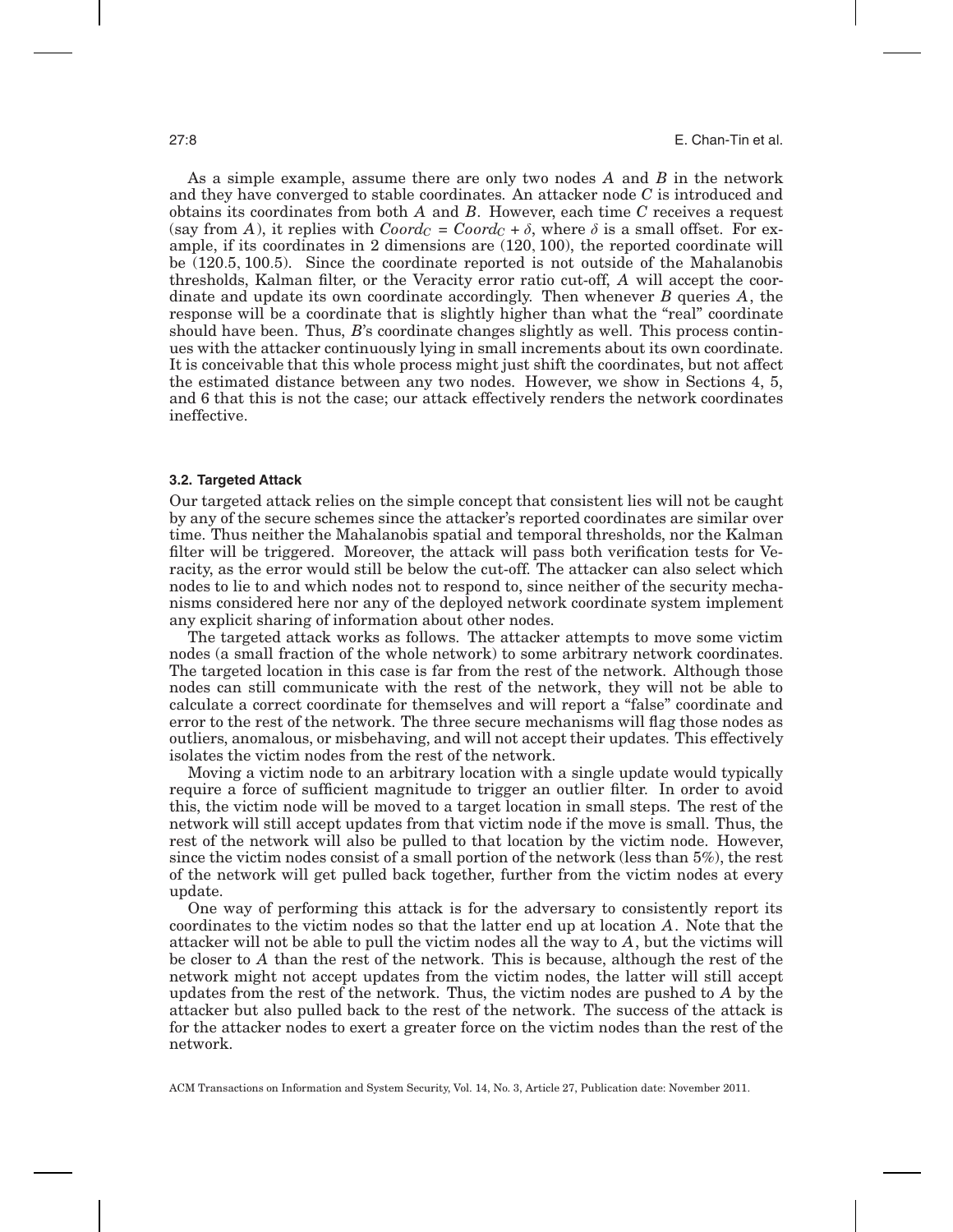

Fig. 1. (a) Basic-Targeted attack: moving the targeted nodes to some coordinate, (b) Network-Partition attack: dividing the network into two separate smaller subnetworks, and (c) Closest-Node attack: attacker becomes the closest node to the victims. Honest nodes are shaded whereas malicious nodes are white. The network before and after attack is shown for each type of attack.

In this article we evaluate three variants of this attack.

- The *Basic-Targeted* attack we have described is shown in Figure 1(a). The shaded nodes are part of the original network while the white nodes denote the attackers.
- The *Network-Partition* attack is an extension of the previous attack, shown in Figure 1(b), where the whole network is partitioned into two subnetworks or clusters. The partition can be arbitrary as the frog-boiling attacker is performing a Basic-Targeted attack to a certain coordinate location on a subset of the network and performing the same Basic-Targeted attack to a different coordinate location on the rest of the network.
- The *Closest-Node* attacker tries to become the closest node (in terms of coordinate distance) to the victim nodes, as shown in Figure 1(c). Becoming the closest node might not be important by itself. However, if the network coordinate system is used with an application such as in Vuze, then the closest node could be used to initiate a file transfer. If the attacker becomes the closest node to a victim node, it will then be the first node that the victim contacts for a file. This can have various implications such as preventing any node in a file-sharing network from being able to download a file.

This attack is performed in a similar way to the targeted attack. Instead of pulling the victim node to a certain coordinate space, the attacker pushes itself close to the victim node. One way of doing this is for the attacker (after learning the victim's coordinate) to report its network coordinates as being very close to that of the victim's.

## **3.3. Implementation Issue**

In most network coordinate systems, a peer *V* only updates its coordinate after it initiates contact. A malicious peer *A* cannot contact other peers to force them to update their coordinates. Thus, the malicious peer *A* needs to be contacted by *V* before *A* can affect *V*'s coordinates. However, peers in a network coordinate system need to frequently contact other peers, and the malicious peer will most likely be contacted at some point. There are numerous reasons why a peer needs to contact other nodes in the network: (1) coordinates are constantly changing due to dynamic network conditions, (2) applications using network coordinate systems require frequent exchange of information, for example, in a file-sharing system like Vuze, nodes have to contact each other to find the desired content.

#### **4. MAHALANOBIS DISTANCE**

Zage and Nita-Rotaru [2007] proposed a countermeasure that uses two statistical filters to ignore peers that report unusually large changes in coordinates or rapidly changing coordinates. The first filter is called the *spatial filter*, while the second is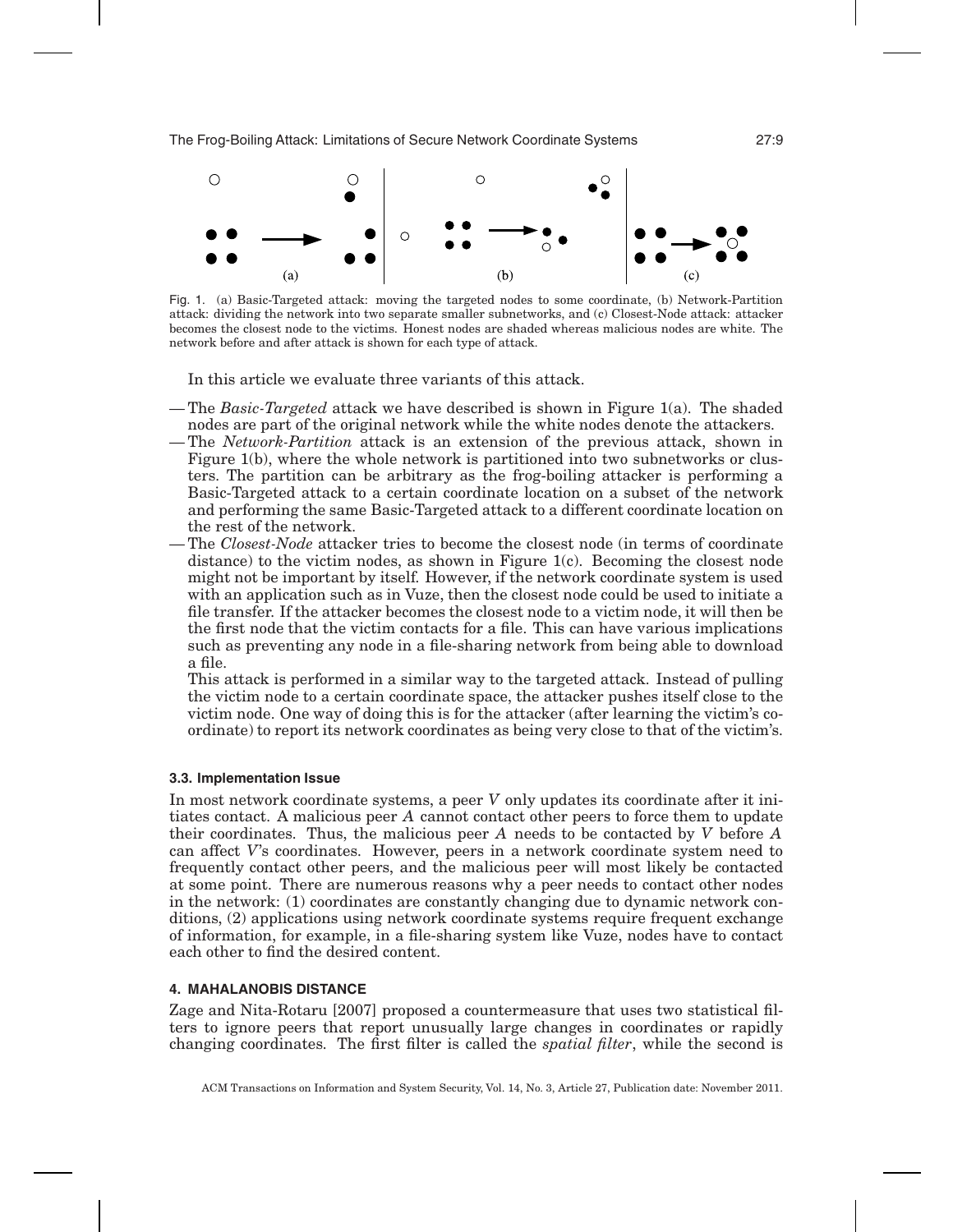called the *temporal filter*. Each node applies both filters to incoming data from its peers, and discards data that do not pass both filters.

The spatial filter uses three variables: the peer's reported error, change in the peer's coordinate since the last iteration, and the latency of the probe packet to that peer. An average of these three variables recorded from all nodes is stored from the last *u* iterations (we use  $u = 64$  in our experiments). Intuitively, we expect all peers to have roughly the same reported error and location change at a given time. Peers that greatly exceed the averages are likely to be lying. The Mahalanobis outlier detection function used by the spatial filter determines if the new spatial vector falls inside an ellipsoid defined by previously seen vectors. In the case of the spatial filter, we are defining a three-dimensional ellipsoid with axis lengths that are a multiple of the variances of the three variables (the "multiple" is a configuration parameter). Data points that fall inside this ellipsoid are accepted, while data points that fall outside it are discarded.

The temporal filter uses five variables: the remote error, local error, latency, change in the peer's coordinate since the last iteration, and local coordinate change in the last iteration. The ellipsoid for the Mahalanobis outlier detection function is based on these variables, collected over the entire lifetime of the node; since the data set is much larger, a constant-time and constant-space but slightly less accurate variant of the Mahalanobis function is used for this filter. Intuitively, as the network becomes more stable, we expect the peer's error, the peer's coordinate change, the local node's error, and the local node's coordinate change to decrease. Peers that report large errors and coordinate changes while the local node's values are small are likely to be lying.

Since the cost of a false positive is small, nodes can afford to set their thresholds very low. However, if the thresholds are too low, nodes will only accept data points that fit into a small range, leading to inaccurate coordinates. To our knowledge, the correct choice of thresholds to maximize security vs correctness has not been studied. When a peer's data fails either the spatial or temporal filter, there are two consequences. First, that peer's data is not used to update the node's current coordinate. Second, that peer's data is not used as history for the filters in the next iteration. However, there is no permanent blacklist of nodes that fail the filters.

#### **4.1. Experimental Setup**

To evaluate the impact of the attacks on a network coordinate system with the Mahalanobis distance implemented, we deployed a stand-alone Pyxida service (see Section 2.1) on PlanetLab [Bavier et al. 2004]. Since the original Pyxida code implements the basic Vivaldi coordinate system, the Mahalanobis distance outlier detection mechanism proposed in Zage and Nita-Rotaru [2007] was added to the Pyxida code using a third-party library [CommonSense 2008]. The number of PlanetLab nodes available to our service varied from 200 to 600.

We made some small modifications to Pyxida before deploying it. The neighbor list was modified to contain a maximum of 32 nodes (due to an estimated PlanetLab network size of 400). We used 50 nodes as the common "bootstrap" nodes, that is, all the Pyxida nodes contact those nodes when they first start. We wait until the network stabilizes before introducing any adversaries in the network. Stabilization occurs when the median relative error of the whole network remains constant and when the coordinates of all the nodes in the network do not change by more than a small amount  $\epsilon$ at each update step.

We note that most of the experiments here were also performed using a simulated network to verify implementation correctness. The results of these simulations are consistent with the experimental results and are thus omitted.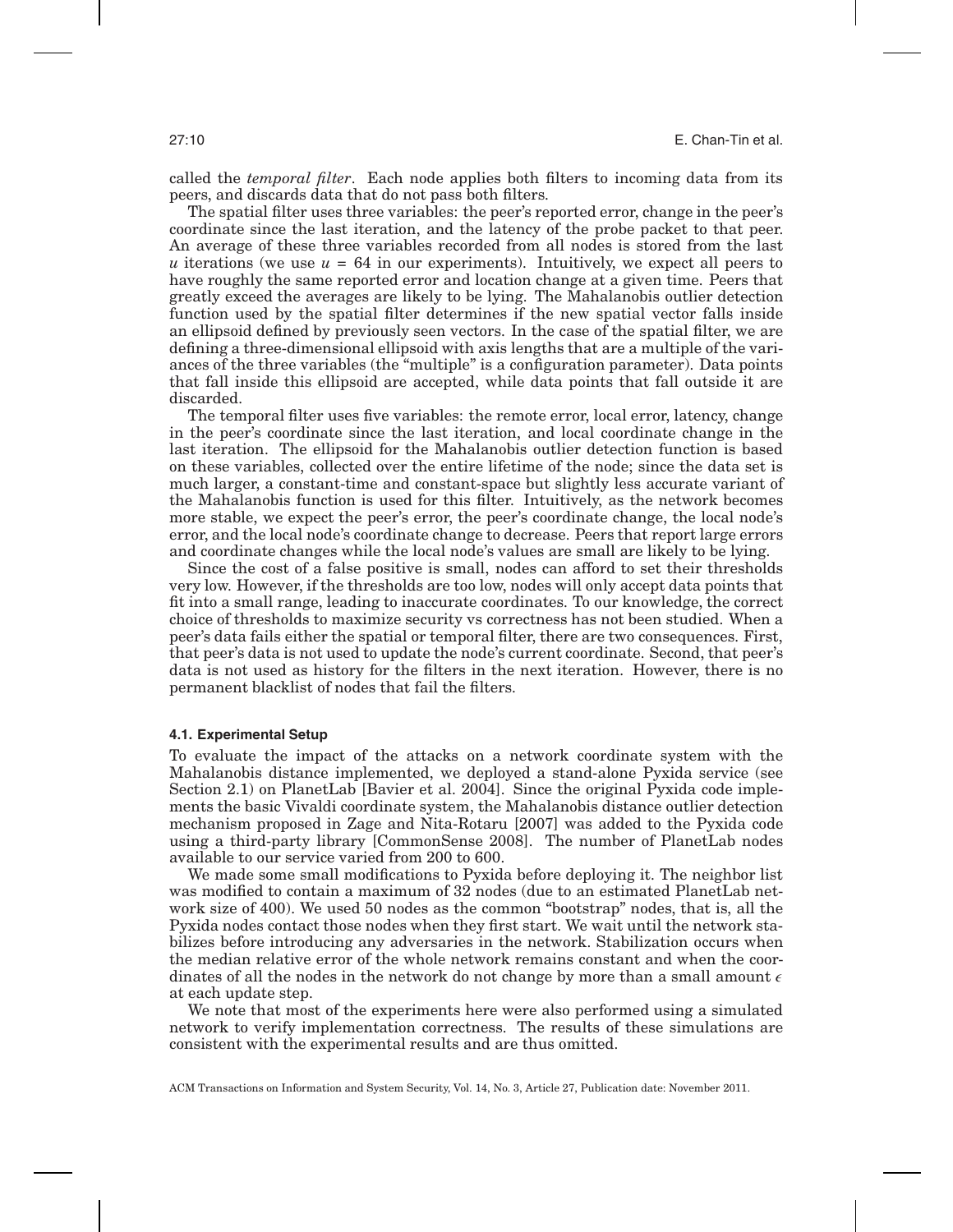

Fig. 2. The average (a) median relative error, and (b) rrl and ralp, of all the Pyxida nodes for varying spatial thresholds.

4.1.1. Mahalanobis Thresholds. We deployed a modified version of Pyxida, with the Mahalanobis distance implemented and no attackers. As with any other outlier detection, the thresholds used are important. Although Zage and Nita-Rotaru [2007] reported the spatial and temporal thresholds used as 1.5 (determined experimentally) and 4.0 (allow the four variables to vary by one standard deviation) respectively, those thresholds are not effective for Pyxida when deployed on PlanetLab, due to the differences in network topology.

Increasing the threshold will naturally lower the false positive rate as more updates are accepted by the Mahalanobis distance mechanism but this also increases the relative error as more "bad" updates are accepted. A "bad" update could occur due to a long RTT or the local node taking longer than expected to reply to a request. Thus a trade-off is needed to determine better spatial and temporal thresholds which result in a low false positive rate, error, rrl, and ralp.

We first determine the best spatial threshold, comparing the relative errors, rrl, and ralp. We also attempted to minimize the false positive rate, that is, updates sent to a Pyxida node that are not accepted, because they are outside of the threshold. In a pristine Pyxida environment with no attackers, this should not happen. The main reasons are attributed to the variance in latency between Planetlab nodes, and the variance in the CPU usage of Planetlab nodes. We then determine the best spatialtemporal threshold pair.

Spatial Thresholds. We set the temporal threshold to be a high number so as not to affect the analysis of the spatial threshold, and varied the spatial thresholds from 3 to 8 to determine the spatial threshold value that minimized median relative error, rrl, ralp, and the false positive rate. Figures 2 and 3(a) show the median relative error, ralp and rrl, and the false positive rate in these experiments. Based on those graphs, we experimentally that a spatial threshold of 5 produces the lowest combinations of relative error, rrl, ralp, and false positive rate.

Temporal Thresholds. Next, we vary both the spatial and temporal thresholds. Since we know that the best spatial threshold is 5, we varied the spatial threshold from 3 to 6. We varied the temporal threshold from 3 to 7. Figures 3(b), 4(a), 4(b), 5(a), and 5(b) show the median relative error, the rrl value, the ralp value, the spatial false positive rate, and the temporal false positive rate respectively. Our results suggest that the optimal temporal threshold is 5. Although a spatial threshold of 5 and a temporal threshold of 3 have a slightly lower relative error, rrl, and ralp than a spatial threshold of 5 and a temporal threshold of 5, the false positive rate (either spatial or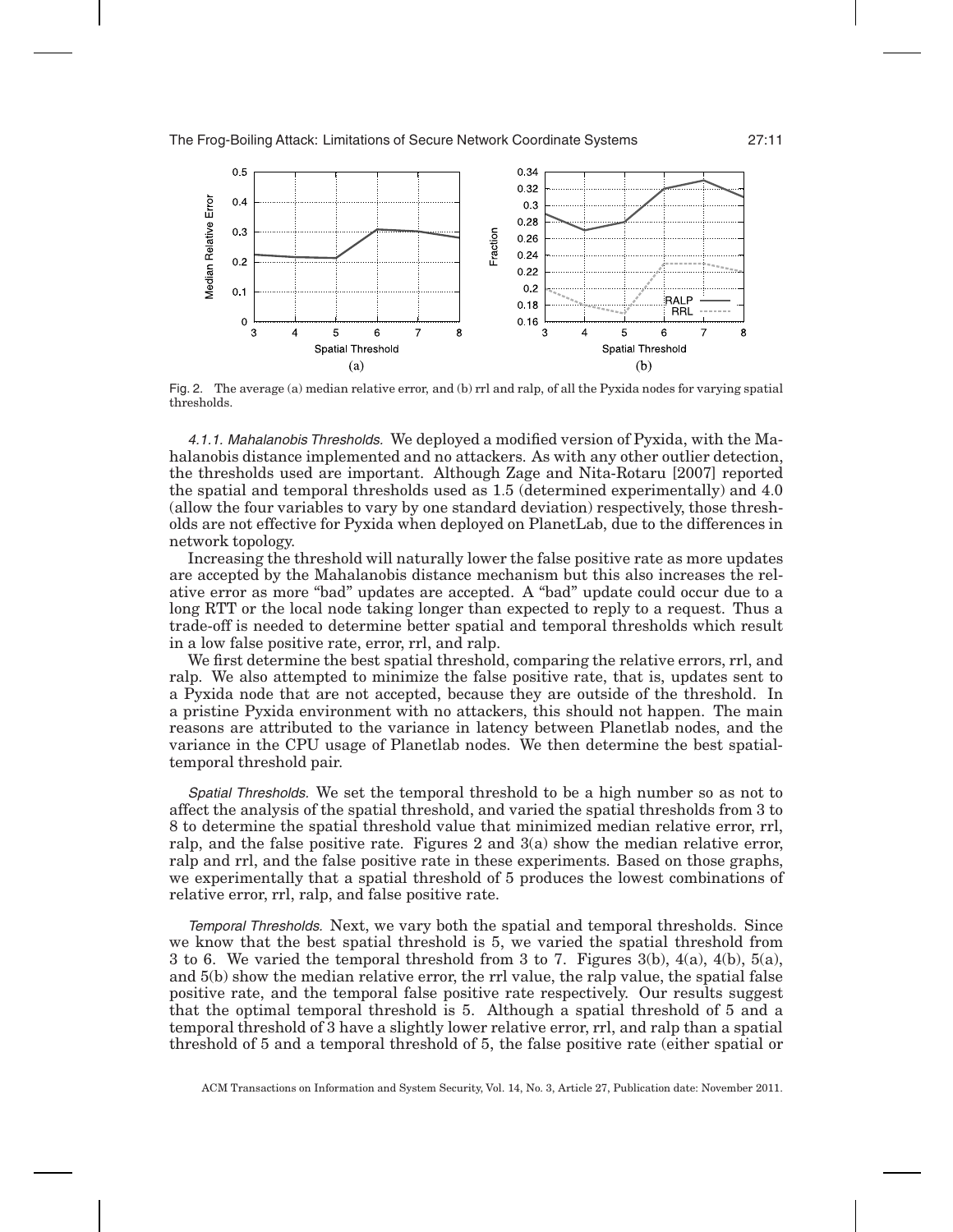

Fig. 3. (a) The average false positive rate of all the Pyxida nodes for varying spatial thresholds and (b) The average median relative errors of all the Pyxida nodes for varying spatial and temporal thresholds (note the reverse z-axis).



Fig. 4. The average (a) rrl, and (b) ralp of all the Pyxida nodes for varying spatial and temporal thresholds (note the reverse z-axis).



Fig. 5. The average (a) spatial false positive rate and (b) temporal false positive rate for the whole network for varying spatial and temporal thresholds (note the reverse z-axis).

temporal) is much higher. Similarly, a spatial threshold of 6 and a temporal threshold of 7 have a lower false positive rate but the relative error is much higher.

4.1.2. Long-Running Experiment. We use both a spatial and temporal threshold of 5 in the remainder of our experiments. We then started a long-running experiment of about 400 PlanetLab nodes for almost 2 days with no attackers. The median relative error, rrl, and ralp are shown in Figure 6(a), 6(b), and 6(c) respectively. It can be seen that the network starts to stabilize after 2 hours, indicating a low convergence time. Both the median relative error and rrl are 0.1, indicating that the network coordinates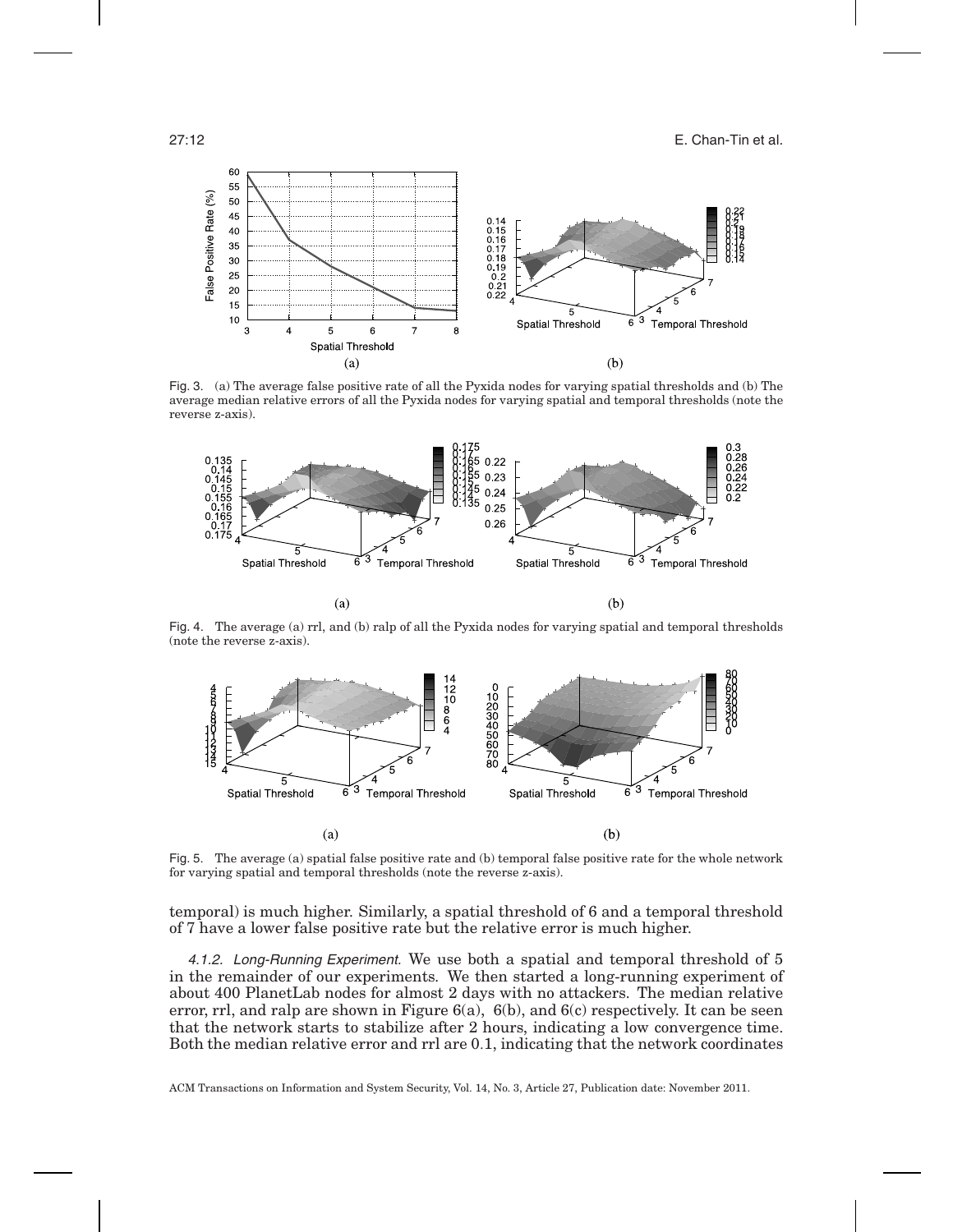

Fig. 6. The average (a) median relative error, (b) rrl, and (c) ralp of all the Pyxida nodes over time with no attackers, with both a spatial and temporal threshold of 5.

Table I.

| The median relative error with 11% of attackers at different time snapshots for<br>the network. |      |      |      |       |      |
|-------------------------------------------------------------------------------------------------|------|------|------|-------|------|
| Time (mins)                                                                                     | 100  | 250  | 500  | 750   | 1000 |
| Relative Error                                                                                  | 0.23 | 0.21 | 0.23 | 0.22. | 0.2  |

are very accurate. Moreover the ralp is 0.15, eventually becoming as low as 0.1. This shows that for our deployment, using a network coordinate system does not impose a high latency penalty.

### **4.2. Attack Evaluations**

We evaluate our attacks from Section 3, using the spatial and temporal thresholds of 5 as determined in Section 4.1.1. The attackers join the network at time 120 minutes, as this is when the network has stabilized. Note that all numbers reported are at time 500 minutes unless otherwise specified.

4.2.1. Previous Attacks. To establish a baseline for comparison with the effectiveness of our attacks, we implemented the previously proposed "coordinate oscillation" attack [Zage and Nita-Rotaru 2007] (in which attacker nodes report completely random coordinates with low relative error) and measure the performance of the attack against our Pyxida deployment (without the Mahalanobis distance filter enabled). The progress over time of the median relative error with 11% attacker nodes is shown in Table I.

4.2.2. Basic-Targeted Attack. The Basic-Targeted attacker targets a victim node and attempts to change the victim's coordinates in small steps. We attempt to change the coordinate of the victim nodes to be  $Loc_T = (2000, 2000, 2000, 2000)$  with height 2000. Initially, for each victim node *V* (say with coordinate  $C_V$ ), the attacker node *A* will report its coordinate to be  $C_{A-V} = C_V + \delta$ . For each subsequent time that *V* contacts *A*, the latter reports its coordinate as  $C_{A-V} = C_{A-V} + \delta$ , until  $C_{A-V} = Loc_T$ . Thus, *V*'s coordinate is moved in small steps to the target coordinate.

Recall from Section 2.1 that a Pyxida node only updates its coordinate when it has sent a "ping" request. Thus, the victim nodes have to contact the attacker nodes for the attack to work. With 10% of attackers, the victim will contact one attacker node 10% of the time. Once an attacker node becomes a neighbor of the victim, it will stay in the neighbor's list for at least the next 32 iterations, which is long enough for another attacker to be contacted and added to the list. The probability of an attacker node being part of the neighbor list after 32 iterations is  $1 - 0.9^{32} = 96.5\%$ . Thus, there is a very high probability that a victim node will have at least one attacker node in its neighbor list. Recall that the neighbor list is used every 10 seconds in Pyxida to calculate the current force. Since the attacker is updating its coordinate to be closer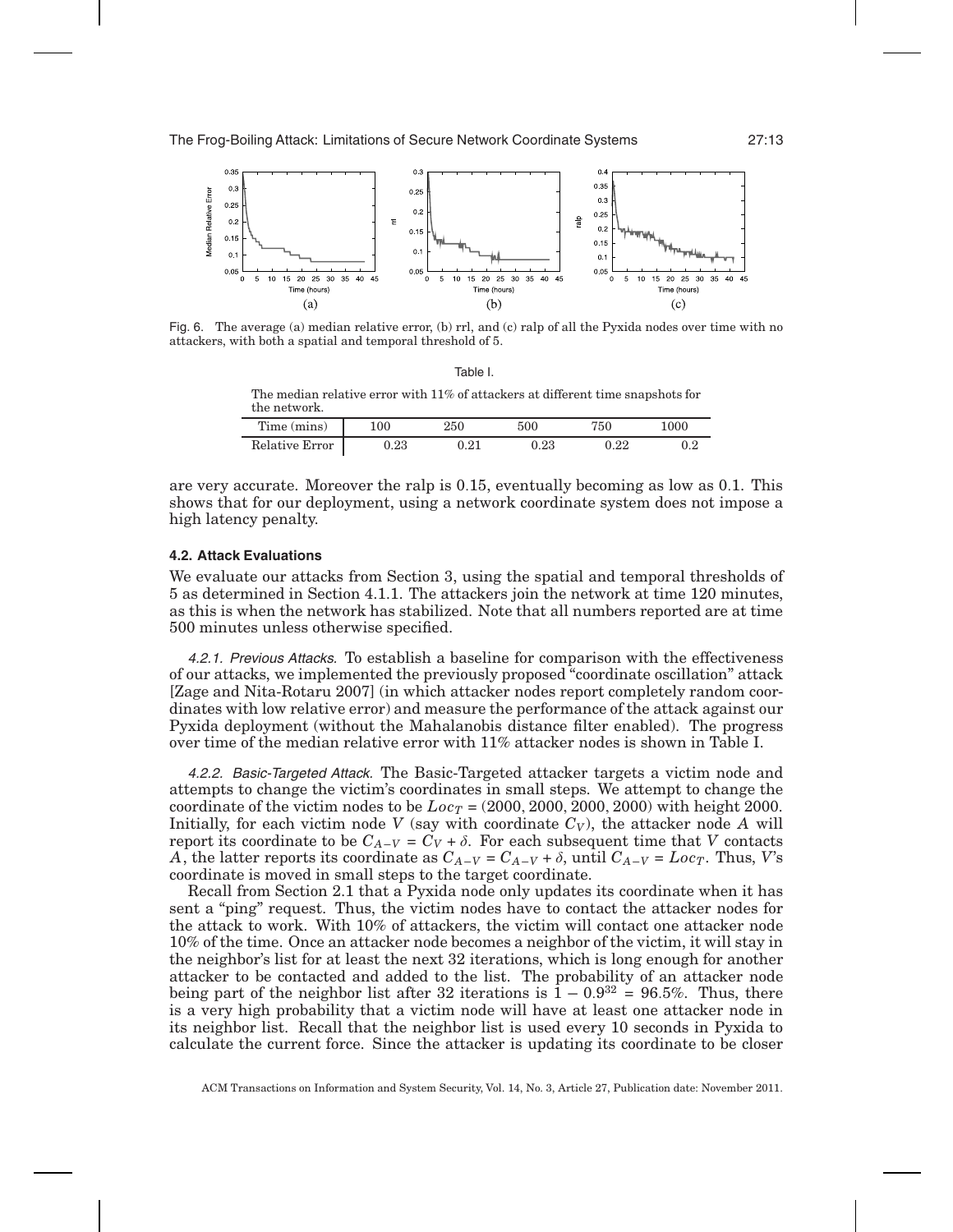

Fig. 7. The average (a) median relative error, (b) rrl, and (c) ralp for varying % of attackers at different timestamps in the Mahalanobis distance secure mechanism.

to the target coordinate at each time step, the victim will thus go closer to the target coordinate progressively. The Mahalanobis distance does not work in this case because the attacker is within the thresholds (since  $\delta$  is small). The attacker only attacks the victim nodes and does not respond to other nodes in the network. Since there is no gossiping in Pyxida, this does not affect the attack.

Figure 7(a) shows the median relative error with varying percentages of attackers. (We note that 20% of attacker nodes may seem high, but many of the applications that implement network coordinate systems are vulnerable to Sybil attacks that make it trivial to control a large fraction of the nodes) The different lines show the error at different times in minutes; 250 minutes, 500 minutes, and 1000 minutes. Adding more adversaries significantly increases the median relative error (by more than 100% with only 11% of attackers). The relative error is increased from 0.12 with no attackers to 0.25 with 11% of attackers, an increase of 108%. The rrl and the ralp are shown in Figures 7(b) and 7(c) respectively. Again, it can be seen that the frog-boiling attack works as nodes are not able to compute a correct coordinate ranking based on RTT (rrl value is high) and they are also experiencing a high percentage of lost latency (high ralp value). With only 5% of attackers, after only 250 minutes (130 minutes after the attackers join the network), the latency loss due to using a network coordinate system is higher than 35% (compared to only 19% with no attackers). Moreover, as time goes, the error, rrl, and ralp increase. After 1000 minutes (a little over 16 hours), it can be seen from Figure 7 that the network coordinate is unusable even with only 5% of the network being malicious; the relative error is greater than 0.5, the rrl value is greater than 40%, and the ralp is greater than 0.45.

The frog-boiling attack on the Mahalanobis distance-based network coordinate system is as effective as a random attack on the original network coordinate system. At time 500 minutes, the relative error for the random attack is 0.23 while the relative error for the frog-boiling attack is 0.25 with 11% attackers. This means that the Mahalanobis distance is not providing any extra countermeasure to a network coordinate system. This supports our hypothesis that an outlier detection system is not suitable to secure a network coordinate system.

4.2.3. Aggressive Frog-Boiling. Our attack works by moving the victims in small steps to some location. In the previous section, the step size  $\delta$  was 2 *ms*. In this section, we varied the value of  $\delta$  to test the effect of a more aggressive attack, which will produce an impact on the network earlier; in other terms, we show how fast our attack can have an impact on the network. Figure 8 shows the median relative error, rrl value, and ralp value with 11% of attackers in the network. The different lines show the different  $\delta$  values used; 2, 5, 10, 50, 100, and 250. The network starts to stabilize at time 2 hours, which is when the attackers join the network. With  $\delta$  equal to 2, the relative error stays the same until time 6 hours, so it take 4 hours for the attack to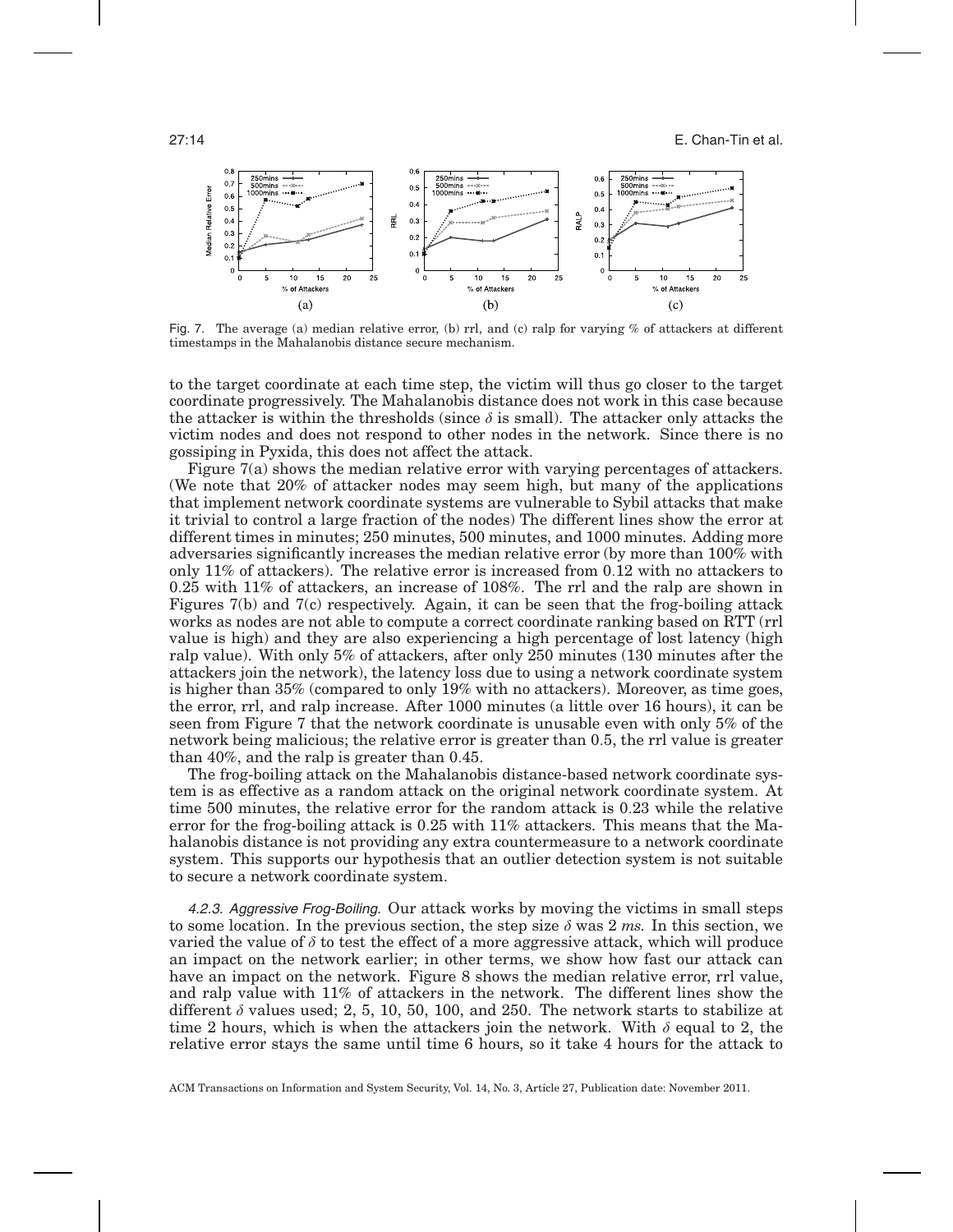

Fig. 8. (a) Median relative error, (b) rrl, and (c) ralp for the targeted nodes with 11% of attackers over time and with different values of  $\delta$  for the Mahalanobis distance-based secure scheme.



Fig. 9. (a) The coordinate distance to the centroid and (b) the intercluster/intracluster ratio for the Network-Partition attack in the Mahalanobis-secured network.

start having an effect. On the other hand, with  $\delta$  equal to 5 or 10, the relative error starts to increase at time 4 hours; after only 2 hours, the victim's network coordinates start to be disrupted. Two hours translate to 720 update intervals, which means that the malicious nodes were contacted only 36 times by the victims nodes. Thus, our attack is very effective and fast. For higher values of  $\delta$ , such as 50 or 100, the median relative error still increases; however, the attack is less effective: after 16 hours the median relative error is 0.4, compared to a median relative error of 0.6 when  $\delta = 10$ . When  $\delta$  is increased to 250, the frog-boiling attack is not successful. Moreover, the rrl and ralp values start to show an upward trend as soon as the attackers join the network. This is because the victim's coordinates are being changed progressively and even at the beginning, the ordering of nodes (rrl) is different since the victim is in a different coordinate than it should be; the ralp value also increases due to this. We conclude that our attack is fast and efficient.

4.2.4. Network-Partition Attack. The Network-Partition attack is similar to the Basic-Targeted attack. Instead of just moving the victim nodes (*Network1*) to some far-away coordinate, the rest of the network (*Network2*) is also moved to some other location. This effectively partitions the network into two subnetworks. The targeted coordinate for Network1 was set to  $Loc_{N1} = (1000, 1000, 1000, 1000)$  with height 1000 and the targeted coordinate for Network2 was set to  $Loc_{N2} = (-1000, -1000, -1000, -1000)$ with height  $-1000$ .

In our experiment, 6% of the nodes were adversaries, 37% of the network was assigned to Network1 and  $57\%$  of the network was assigned to Network2. Figure  $9(a)$ shows the average distance to the origin of the nodes in Network1 and Network2. At the beginning, the two clusters are close together. At time 500 minutes, which is how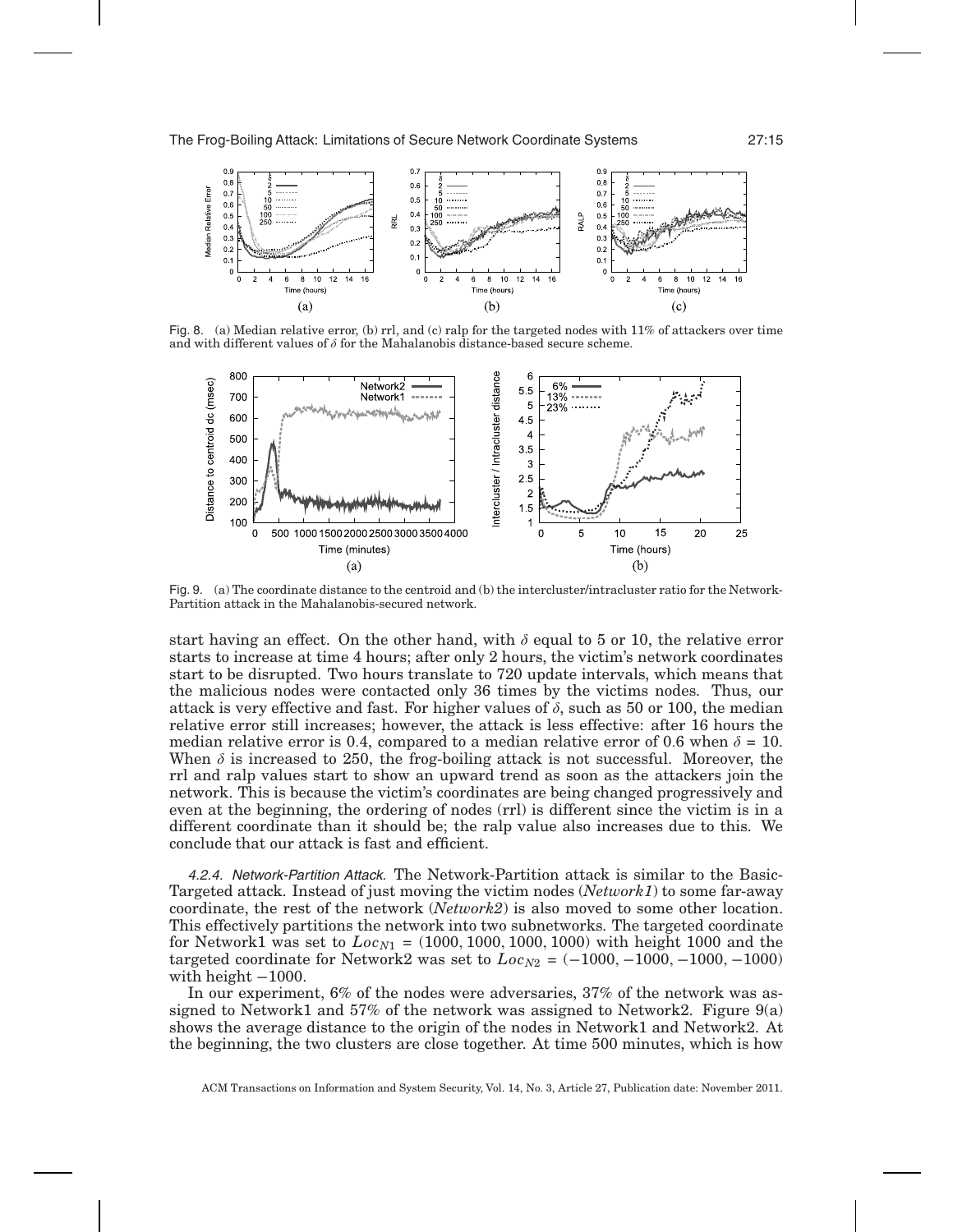

Fig. 10. % of closest neighbors reported by the victim nodes in the network using the Mahalanobis distance that are attacker nodes (a) with varying  $\%$  of attackers and (b) over time with 11% of attackers.

long it takes for the attack to have an effect, the two networks start to diverge. Network1 is pushed to 1000 while Network2 is pushed to  $-1000$ . Since the two clusters continue to exert some pull on each other, the intended coordinates are not reached, but the network is still effectively partitioned.

Figure 9(b) shows the ratio of the intercluster distance to the intracluster distance. The intercluster distance is the average over all the nodes, of the distance to the centroid of the opposite cluster. The intracluster distance is the average of all the nodes in a cluster to the centroid of that same cluster. The ratio shows how far apart the two clusters are moving from each other. The figure shows that over time, the two networks are getting pulled further apart from each other. The different lines show different percentages of attackers. This shows that our attack effectively partitions the whole network into two smaller networks far apart from each other. We note that our attack could easily be further extended to partition a network into more than two clusters.

4.2.5. Closest-Node Attack. An adversary tries to become the closest node (in terms of coordinate distance) to a victim in the Closest-Node attack. In Vuze, that would mean the attacker is the node that a file transfer would be initiated to and the attacker can control which file to transmit. The attacker node queries the victim nodes constantly to obtain their coordinates. When a victim node  $\bar{V}$  with coordinates  $C_V$  queries the attacker node A, A will reply back with coordinates  $C_V + \delta$ . The attacker node does not reply to other nodes in the network. The more attacker nodes in the network, the more likely for an attacker node to become the closest node. Moreover, since the attacker nodes constantly query the victim nodes for their coordinates, the attacker nodes will know when the victim nodes' coordinates change and update their replies accordingly.

We examined the reported closest neighbor of every victim node at 10 minute intervals. We took a snapshot at 500 minutes and determined how many times one of the attacker nodes was reported as being the closest neighbor of a victim node (this reporting is done every 10 minutes). Since the attackers are introduced at time 120 minutes, we do not consider the first 120 minutes of the experiments. Figure 10(a) shows the fraction of nodes for which the attacker was the closest as the percentage of attackers varies. As expected, with more attackers, it is more likely for an attacker to become the closest node. The attacker is not able to become the closest node 100% of the time because the victim nodes have to query the attacker nodes first before they are added to the neighbor list. The closest neighbor is only reported every 10 minutes, so the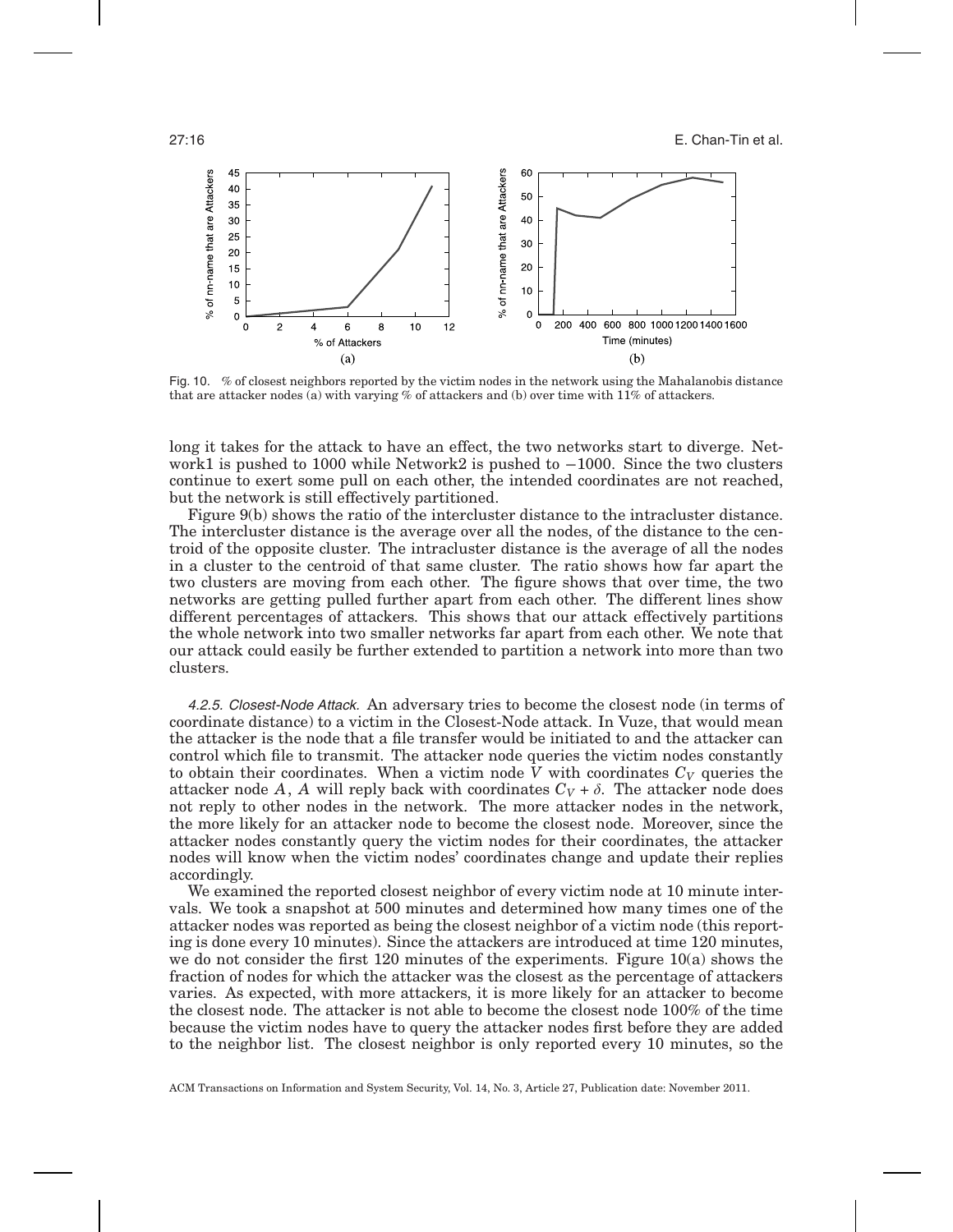attacker could have been the closest neighbor for 9 minutes before it was discarded from the neighbor list.

With only 11% of attackers, we find that an attacker is able to become the closest neighbor to a victim node 41% of the time. We next hypothesize that the longer the experiment is run, the higher the probability that the closest neighbor of a victim will be one of the attacker nodes. Figure  $10(b)$  shows a long-running experiment with  $11\%$ of attackers. Notice that the time axis is in 10-minute intervals. This confirms our hypothesis that over time, the attacker nodes have a higher chance of being the closest neighbor to a victim node. After one day, 11% of attackers have almost a 60% chance of becoming the closest neighbor to a victim node.

#### **5. KALMAN FILTER**

Kaafar et al. [2007] propose to implement a Kalman filter [Kalman 1960] to detect outlier hosts in the network, that is, hosts that are lying or behaving strangely. The Kalman filter works by comparing the measured relative error and the predicted relative error for each node that replies to a coordinate update. If the difference is bigger than a threshold, the update is rejected.

The authors of the paper focus their work on NPS [Ng and Zhang 2001, 2004]. They introduce the notion of a trusted surveyor node. A surveyor node is very similar to a landmark in NPS, which is a central trusted node in the network. The authors estimate that about 10% of the network have to be surveyor nodes. In the context of NPS, this will work since there are hosts which are deployed as landmarks and those hosts can also be used as surveyor nodes. The paper also implemented the anomaly detection on Vivaldi, but again, some hosts in Vivaldi act as trusted surveyor nodes.

As mentioned before, this defense scheme makes use of trusted peers. Those peers only contact each other to obtain the RTT and coordinates of the other trusted nodes. The trusted nodes then run an Expectation-Maximization step to determine the optimal parameters to be used for the Kalman filter. These parameters are then used by the nontrusted nodes to calculate the predicted error and predicted error variance, which in turn, are used to accept or reject updates from other nodes. The nontrusted peers contact the closest trusted node to obtain the parameters. The nontrusted peers contact both the trusted peers and the other nontrusted peers to initiate a coordinate update. If a normal peer *A* contacts another normal peer *B*, *B* replies with its coordinates and RTT. *A* first calculates the predicted relative error based on its past relative errors and the parameters obtained from the trusted node. *A* then calculates the difference between the predicted relative error and the measured relative error. If the difference is bigger than the threshold (based on the error variance), then the update is rejected.

## **5.1. Implementation**

We implemented the Kalman filter described in Kaafar et al. [2007] on top of Vivaldi. We set 8% of the network to be trusted. These trusted nodes contact each other until they stabilize, that is, their coordinates stop fluctuating and their reported relative error is constant. Then they each run the expectation-maximization step. After each trusted node obtains its parameters, the nontrusted normal nodes join the network. Each normal node contacts the closest trusted node in terms of network latency to obtain the parameters. The system then continues with each normal node randomly contacting another normal node or a trusted node to initiate a coordinate update. To confirm correctness of our implementation of the Kalman filter, we ran a simulation on the King [Gummadi et al. 2002] dataset, the same that the authors used, using the same initial parameters from the paper, and obtained a similar result both for the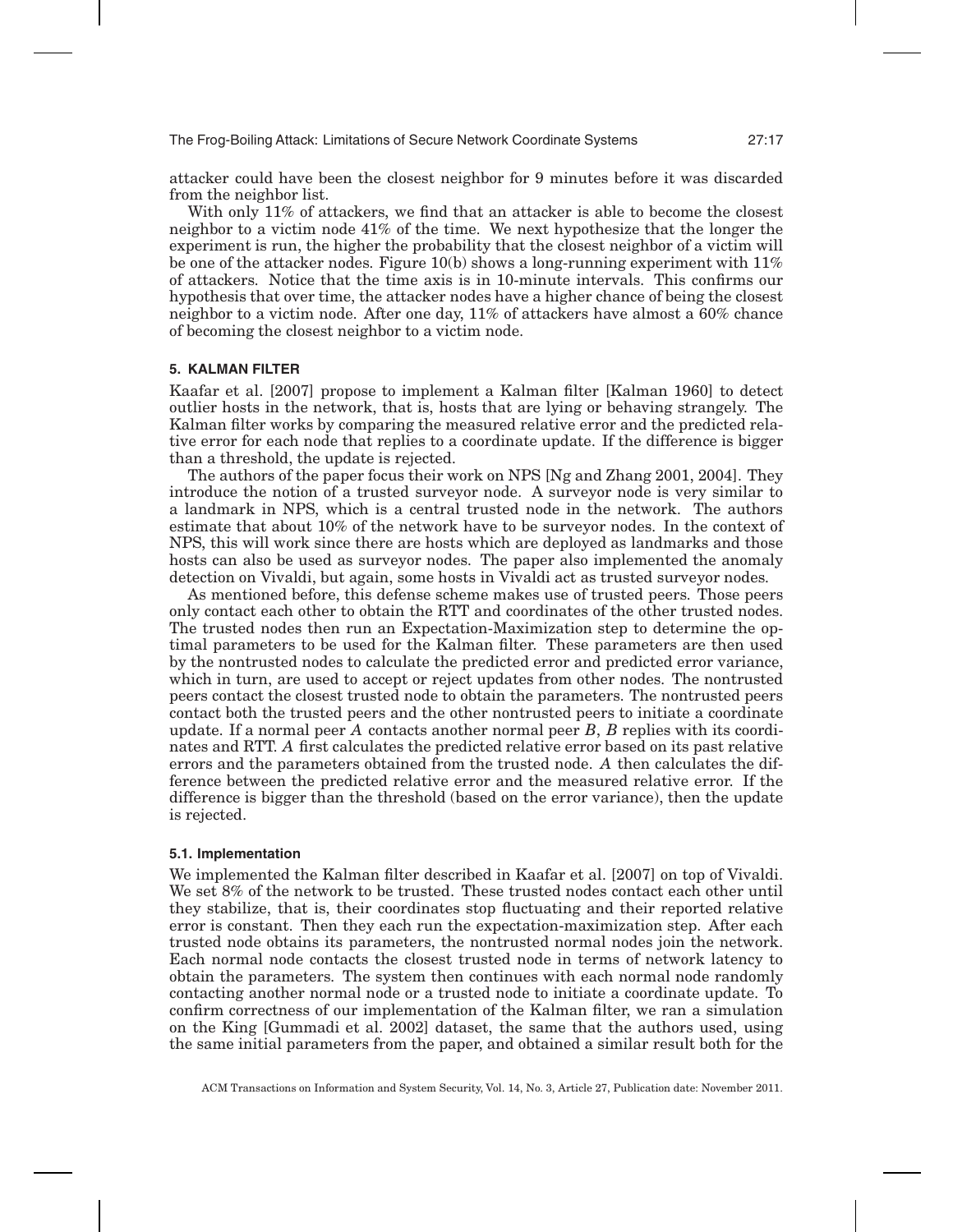27:18 E. Chan-Tin et al.



Fig. 11. The (a) median relative error, and (b) intercluster/intracluster ratio for the frog-boiling Network-Partition attack on the Kalman filter-based secure scheme.

experiment without any attackers and for the experiment with varying percentages of the "random" attacker.

## **5.2. Attack Evaluations**

Here, we will show that the frog-boiling attack is effective against the Kalman filter defense mechanism. Although we could have implemented all three variants of the frog-boiling attack, we only performed experiments with the network-partition variant. The basic-targeted variant is a weaker version of the network-partition variant as the attacker only lies to a small subset of the network. Thus, the basic-targeted attack should be at least as effective as the network-partition attack. We did not implement the closest-node attack as there was no notion of "closest node" in our implementation of the Kalman filter whereas a Pyxida node explicitly records its closest node.

Figure 11 shows the frog-boiling attack simulation results on partitioning the network. We found that  $\delta = 10$  seems to provide a good lie step for the malicious nodes. Figure 11(a) shows that the median relative error remains unchanged even with 20% of attackers. Moreover, the number of malicious updates which were flagged as "malicious" is also very small. This leads us to conclude that the frog-boiling attack is not detected by the Kalman filter. However, Figure 11(b) shows that the intercluster/intracluster ratio increases. It is clear from this graph that our attack is successful. Moreover, contrary to our experiment with the Mahalanobis distance, our attack starts having an immediate effect on the network. By the end of the experiment, with 20% of malicious nodes, the intercluster/intracluster ratio increases to 2.2. We also plotted the "distance to origin" graphs, shown in Figure 12. Even with 10% of attackers, the two networks are being pushed further apart from each other. All the graphs show the average over 100 simulation runs. The standard deviation is also shown for every 100 ticks to ensure that the graphs are readable.

## **6. VERACITY**

Veracity [Sherr et al. 2009] is a distributed reputation system, which can be used on top of a decentralized network coordinate system such as Vivaldi. Similar to the scheme by Wang and Ng [2008], Veracity uses a two-step method to mitigate attacks on network coordinate systems. The first step is to verify that the self-reported network coordinate of every peer is correct. Veracity uses a distributed hash table (DHT) and every peer is assigned a unique global identifier. Each node also has a verification set VSET, which consists of  $\Gamma = 7$  members. The members of each node's VSET can be deterministically calculated and found using the DHT's global identifier. At every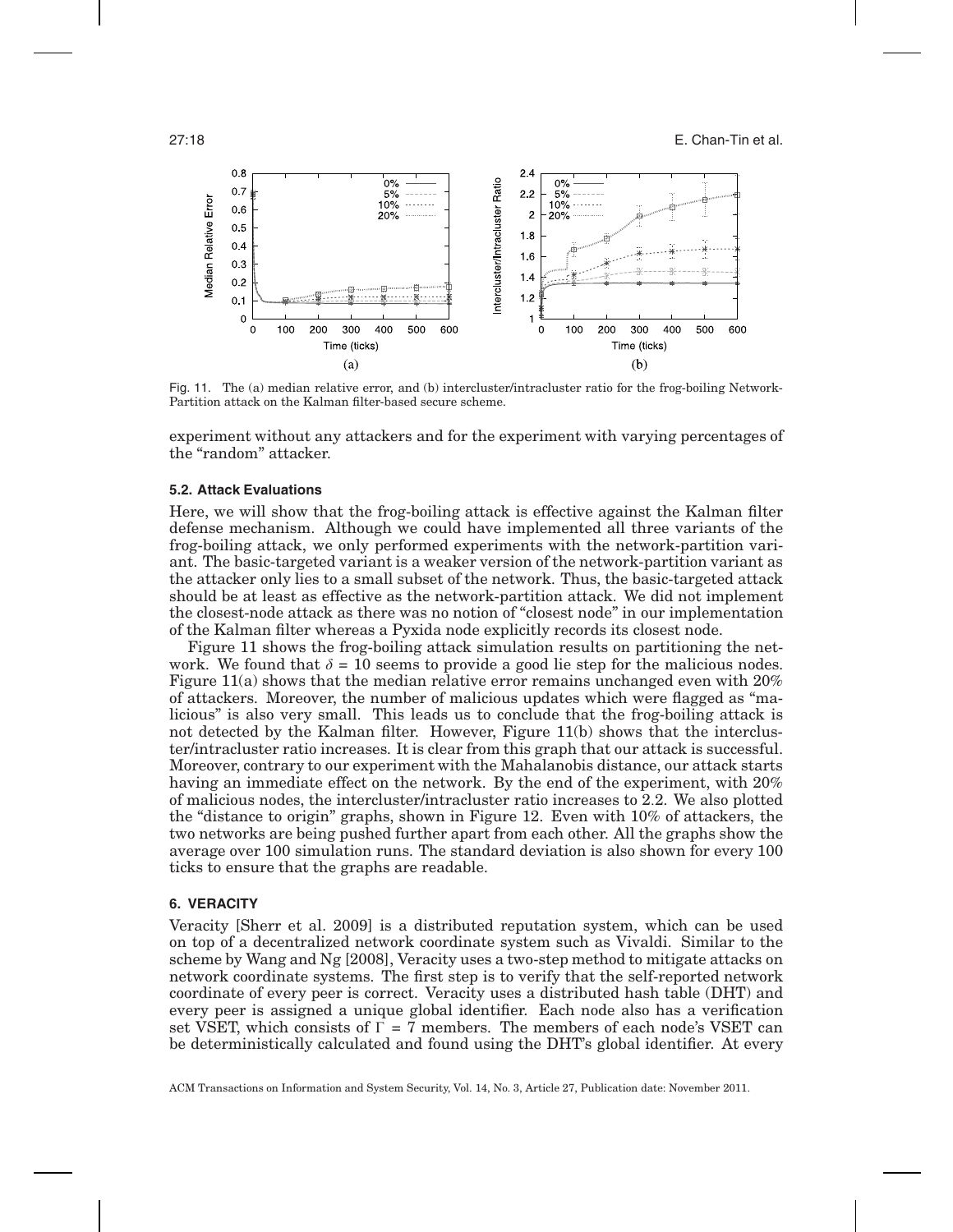

Fig. 12. The distance to the origin for the frog-boiling Network-Partition attack on the Kalman filter-based secure scheme with (a) no attackers, and (b) 10% attackers.

update step, every peer will report to its VSET its new coordinate. Each member of the VSET will measure its network latency to the peer, and calculate the error. A verifier node *V* will accept the peer's coordinate as valid if the majority  $R > 4$  of that peer's VSET members computed an error less than  $\delta = 0.4$ .

After a peer P passes the coordinate verification test, a random set of  $\Lambda = 7$  peers in the DHT are contacted by the verifier *V*. This test prevents a peer from delaying its reply so as to inflate the network latency between *P* and *V*. This random set of nodes is called the RSET and changes at every coordinate update. *V* first calculates the average error ratio of its current coordinate with respect to the RSET. Then *V* calculates the new average error ratio of its new coordinate, if *V* were to accept *P*'s update, with respect to the same RSET. If the two error ratios differ by more than  $\Delta = 20\%$ , then the update is rejected. Else, the update is accepted and *V* updates its network coordinate.

## **6.1. Implementation**

Our experiments on Veracity [Sherr et al. 2009] were fairly straightforward as we were able to obtain the source code used by the authors. Moreover, the authors performed their evaluations both on the simulator portion of their code and on PlanetLab. It was thus fairly simple for us to modify the code to add our frog-boiling attack. We performed both simulations and PlanetLab experiments but as they were similar, we only show the PlanetLab experimental results. Finally, we used the exact same parameters reported in Sherr et al. [2009].

## **6.2. Attack Evaluation**

We chose to perform the Network-Partition attack when evaluating Veracity's defence mechanisms. As with our evaluation of the Kalman filter-based defense mechanism, we did not perform the basic-targeted attack or the closest-node attack on Veracity. As a base for our experiments we used the implementation described by the authors of Sherr et al. [2009], which uses the Bamboo DHT [Bamboo DHT 2009; Rhea et al. 2005] as an underlying layer of communication. We have performed both simulations of the attacks as well as PlanetLab experiments; however we will present only PlanetLab results, since they provide a more accurate estimation of practical deployment and both the simulation and experimental results were similar.

Through simulation we found the step size  $\delta = 15$  to provide noticeable effect, and yet maintain a relatively low error. Figure 13 shows the results from our PlanetLab experiments, where the number of nodes varied slightly between 460 and 480 over the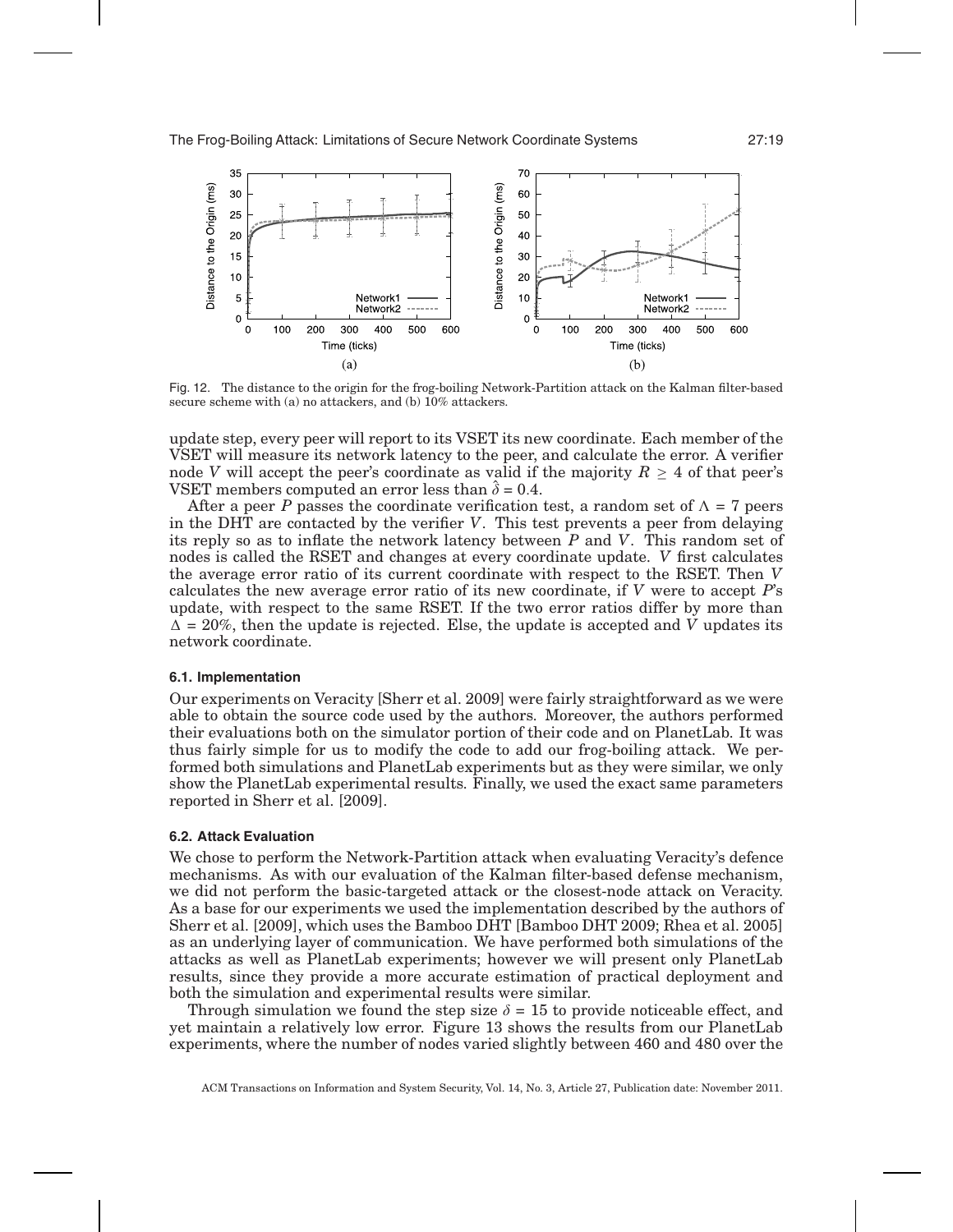27:20 E. Chan-Tin et al.



Fig. 13. The (a) median relative error, and (b) intercluster/intracluster ratio for Veracity deployed on PlanetLab. Attack starts at time = 33 minutes.

course of the experiment, while the rest of the network-wide parameters were fixed to default values, as described in the original paper:  $\delta = 0.4$ ,  $\Delta = 20\%$ ,  $\Gamma = 7$  and  $\Lambda = 7$ .

The details of the attack are as follows. Each attacker chooses whether to shift its reported coordinate by + $\delta$  or  $-\delta$  based on the victim's unique global identifier, GUID. If the most significant bit of the GUID is 1, the attacker chooses the positive shift; otherwise, the attacker shifts its reported coordinate by  $-\delta$ . This allows us to split the network into two roughly equal parts, because the GUID is the hash of the IP address and is evenly distributed. Whenever a node queries the attacker for his coordinate, before replying with the forged coordinate, the attacker sends out messages to the VSET members claiming that his coordinate has changed and provides the shifted coordinate. In our experiment we have found it necessary to compromise only the first step of coordinate verification. Thus we avoid delaying RTT probes and do not interfere with the RSET step of coordinate verification. As seen in Figure 13, the attack starts after the network has stabilized, at time = 33 minutes (2000 seconds). The effect is seen almost immediately, as the two networks begin to drift apart. With 15% of malicious nodes the intercluster/intracluster ratio increases to 3 by the end of the experiment. We note that the ratio keeps showing an upward trend. Since the lie  $\delta$  was small, it never caused any VSET or RSET verification to fail. Thus, our attack on Veracity remained completely undetected.

## **7. CONCLUSION**

A stable, decentralized network coordinate system could potentially provide a beneficial service for many Internet applications. However, early systems provide no protection against malicious participants: even a single adversary can cause the entire coordinate system to fail. One apparent solution to such a dilemma is to add an anomaly detection mechanism to the coordinate system. Previous studies have shown that such a mechanism can prevent adversaries from disrupting the network. However, protection against more complicated adversaries is fraught with difficulty.

Consider a node in a network coordinate system that has some outlier detection mechanism. In order for the node to determine its coordinates, it must learn about the coordinates of its peers; that is, it must accept some updates. The range of updates it accepts must be based on recent history, since network conditions can vary widely. However, under these two assumptions an adversary can slowly expand the range of data accepted by the node by influencing the node's recent history. We call this attack the *frog-boiling* attack. In this article we have introduced three variants of the frog-boiling attack and empirically demonstrated that the attack effectively disrupts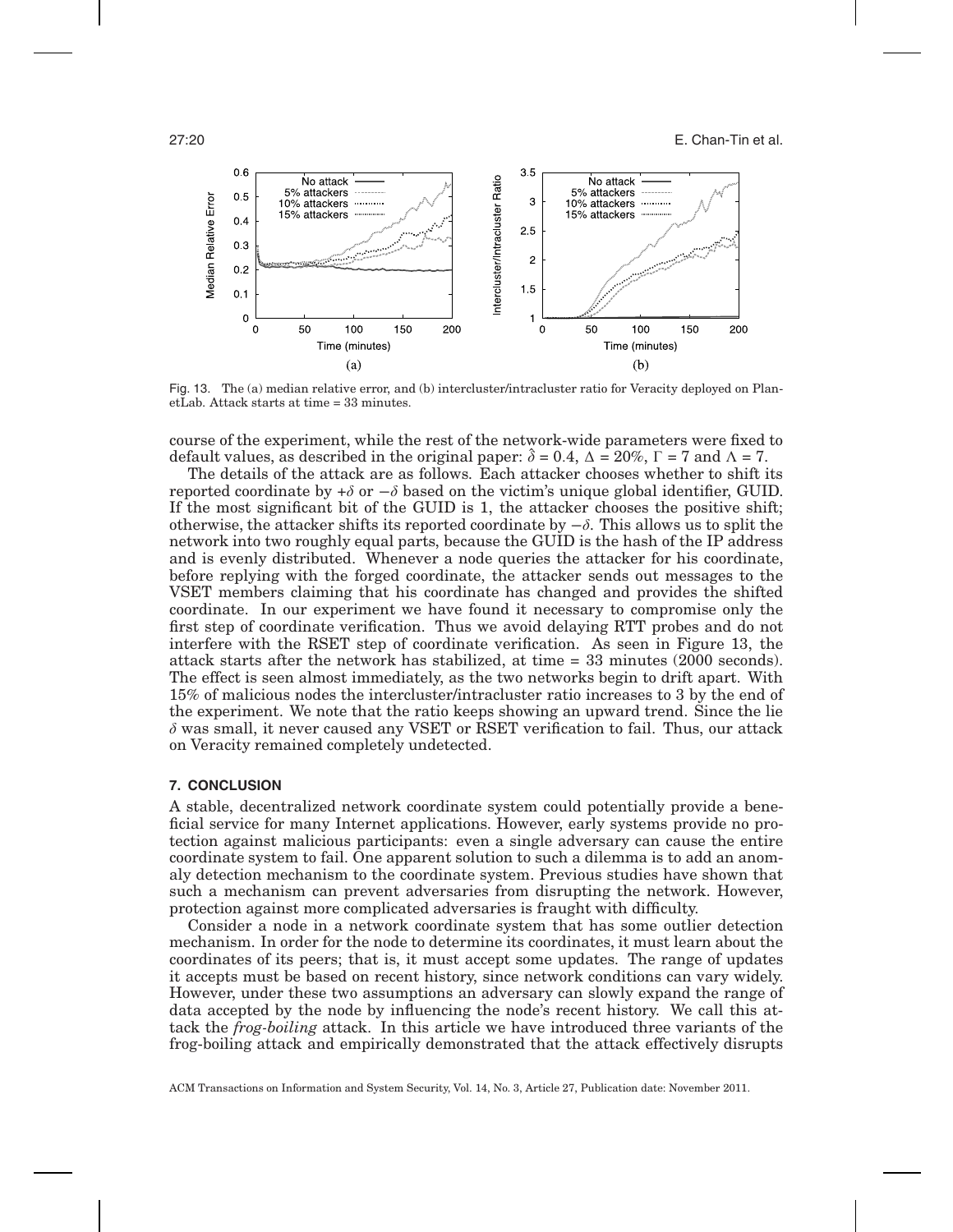the Vivaldi network coordinate system to a greater extent than previous attacks, and that the attack is completely unmitigated by Mahalanobis distance-based outlier detection, Kalman filter-based anomaly detection, or Veracity, the distributed reputation system. Thus, our attack is effective against three of the recently proposed "secure" mechanisms for network coordinate systems. Moreover, due to the way the other two schemes [Saucez et al. 2007; Wang and Ng 2008] work, which is similar to the three schemes we implemented, we believe that they are also vulnerable to the frog-boiling attack.

The task of securing a distributed network coordinate system against adversaries seems very challenging. One of the problems is that the current distributed network coordinate system mechanisms (secure or not) rely only on a node's local view of the network. Errors are also inherent in network coordinate systems, as there is no perfect embedding of the matrix of round-trip times into Euclidean coordinates. Moreover, network conditions on the Internet are dynamic and network coordinates and errors change over time. Because of this, it is a challenge for a node to know whether a reported coordinate and RTT is correct or faked. Thus, a secure network coordinate system will need to provide some mechanism to verify a node's reported coordinates and/or RTTs. The success of the frog-boiling attack demonstrates that outlier or anomaly detection is not a secure mechanism to provide this service. Moreover, the attack is also successful against a distributed reputation system. This leads us to conclude that many of the proposed secure network coordinate schemes are vulnerable to more clever attacks, and the construction of a secure system will require careful evaluation.

#### **ACKNOWLEDGMENTS**

We thank Jonathan Ledlie and Peter Pietzuch for their help on using Pyxida as well as Eugene Vasserman for suggesting the name of the attack. We also thank Daniel Feldman for his help on the original portion of this work.

## **REFERENCES**

- ABRAHAM, I. AND MALKHI, D. 2004. Compact routing on Euclidian metrics. In *Proceedings of the 23rd Annual ACM Symposium on Principles of Distributed Computing (PODC'04)*. ACM, New York, NY, 141–149.
- AGARWAL, S. AND LORCH, J. R. 2009. Matchmaking for online games and other latency-sensitive P2P systems. In *Proceedings of the ACM SIGCOMM Conference on Data Communication (SIGCOMM'09)*. ACM, New York, NY, 315–326.
- BAMBOO DHT. http://bamboo-dht.org. (accessed 2009).
- BARRENO, M., NELSON, B., SEARS, R., JOSEPH, A. D., AND TYGAR, J. D. 2006. Can machine learning be secure? In *Proceedings of the ACM Symposium on Information, Computer and Communications Security (ASIACCS'06)*. ACM, New York, NY, 16–25.
- BAVIER, A., BOWMAN, M., CHUN, B., CULLER, D., KARLIN, S., MUIR, S., PETERSON, L., ROSCOE, T., SPALINK, T., AND WAWRZONIAK, M. 2004. Operating system support for planetary-scale network services. In *Proceedings of the 1st Symposium on Networked Systems Design and Implementation (NSDI'04)*. USENIX Association, Berkeley, CA, 19–19.
- BAZZI, R. A. AND KONJEVOD, G. 2005. On the establishment of distinct identities in overlay networks. In *Proceedings of the 24th Annual ACM Symposium on Principles of Distributed Computing (PODC'05)*. ACM, New York, NY, 312–320.
- CHAN-TIN, E., FELDMAN, D., KIM, Y., AND HOPPER, N. 2009. The frog-boiling attack: Limitations of anomaly detection for secure network coordinates. In *Proceedings of the International ICST Conference on Security and Privacy in Communication Networks (SecureComm)*.
- CHOFFNES, D. R. AND BUSTAMANTE, F. E. 2008. Taming the torrent: a practical approach to reducing cross-isp traffic in peer-to-peer systems. *SIGCOMM Comput. Comm. Rev. 38,* 4, 363–374.
- COMMONSENSE. 2008. http://www.kimvdlinde.com/professional/programming/statistics/ commonSense/body.html. (Accessed 2008).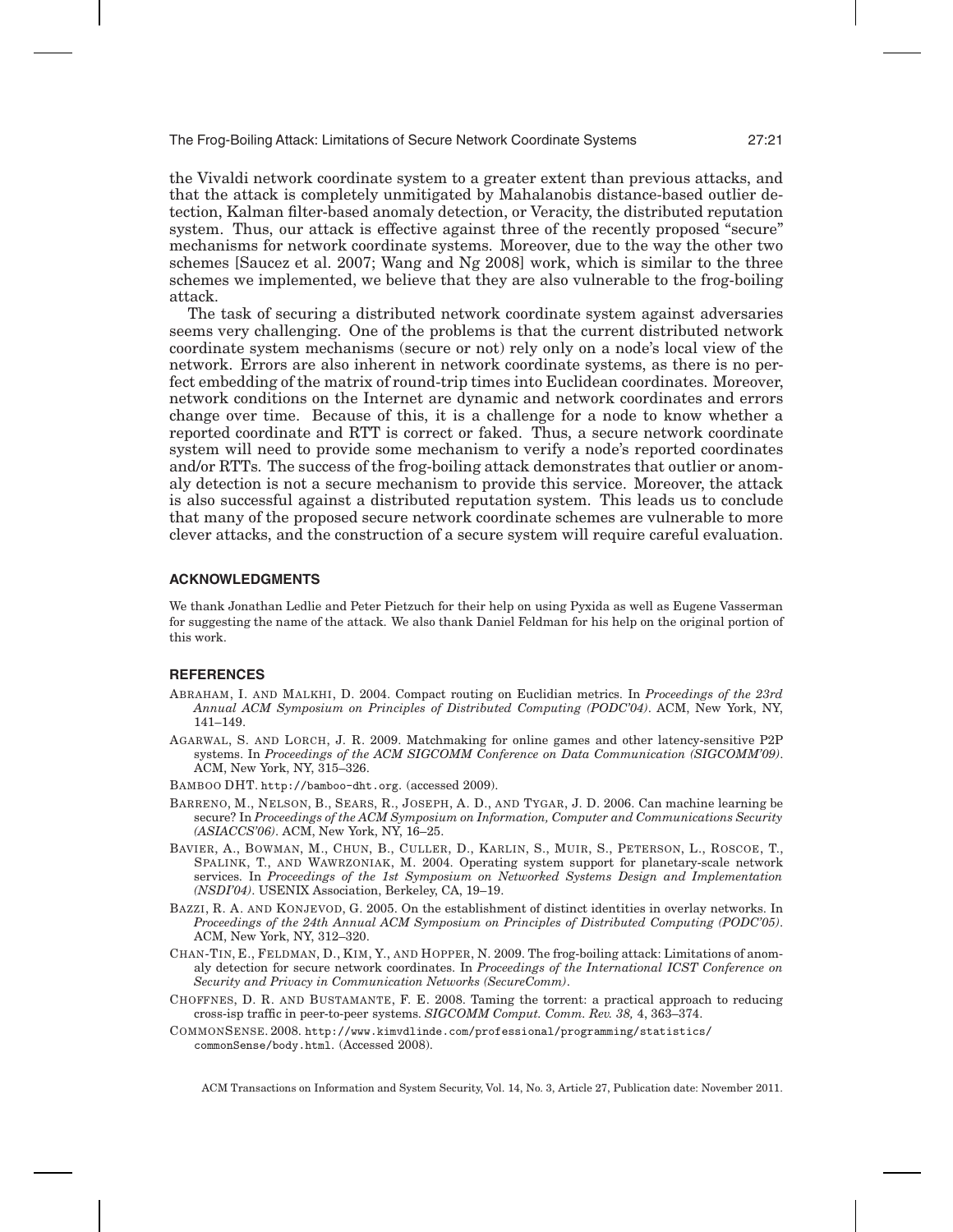- COSTA, M., CASTRO, M., ROWSTRON, A., AND KEY, P. 2004. PIC: Practical internet coordinates for distance estimation. In *Proceedings of the IEEE International Conference on Distributed Computing Systems (ICDCS)*. 178–187.
- COWLING, J., PORTS, D., LISKOV, B., POPA, R. A., AND GAIKWAD, A. 2009. Census: Location-aware membership management for large-scale distributed systems. In *Proceedings of the USENIX Annual Technical Conference*.
- DABEK, F., COX, R., KAASHOEK, F., AND MORRIS, R. 2004a. Vivaldi: A decentralized network coordinate system. In *Proceedings of the Conference on Applications, Technologies, Architectures, and Protocols for Computer Communications (SIGCOMM'04)*. ACM, New York, NY, 15–26.
- DABEK, F., LI, J., SIT, E., ROBERTSON, J., KAASHOEK, M. F., AND MORRIS, R. 2004b. Designing a DHT for low latency and high throughput. In *Proceedings of the 1st Symposium on Networked Systems Design and Implementation (NSDI)*. 85–98.
- DENNING, D. E. 1987. An intrusion-detection model. *IEEE Trans. Softw. Eng. 13,* 2, 222–232.
- DOUCEUR, J. R. 2002. The sybil attack. In *Revised Papers from the 1st International Workshop on Peer-to-Peer Systems (IPTPS'01)*. Springer-Verlag, 251–260.
- FRANCIS, P., JAMIN, S., JIN, C., JIN, Y., RAZ, D., SHAVITT, Y., AND ZHANG, L. 2001. IDMaps: A global internet host distance estimation service. *IEEE/ACM Trans. Netw. 9*, 5, 525–540.
- GUMMADI, K. P., SAROIU, S., AND GRIBBLE, S. D. 2002. King: Estimating latency between arbitrary internet end hosts. In *Proceedings of the 2nd ACM SIGCOMM Workshop on Internet Measurment (IMW'02)*. ACM, New York, NY, 5–18.
- GUMMADI, R., GOVINDAN, R., KOTHARI, N., KARP, B., KIM, Y. J., AND SHENKER, S. 2004. Reduced state routing in the internet. In *Proceedings of the ACM Workshop on Hot Topics in Networks*.
- KAAFAR, M. A., MATHY, L., TURLETTI, T., AND DABBOUS, W. 2006a. Real attacks on virtual networks: Vivaldi out of tune. In *Proceedings of the SIGCOMM Workshop on Large-Scale Attack Defense (LSAD'06)*. ACM, New York, NY, 139–146.
- KAAFAR, M. A., MATHY, L., TURLETTI, T., AND DABBOUS, W. 2006b. Virtual networks under attack: Disrupting internet coordinate systems. In *Proceedings of the ACM CoNEXT Conference (CoNEXT'06)*. ACM, New York, NY, USA, 1–12.
- KAAFAR, M. A., MATHY, L., BARAKAT, C., SALAMATIAN, K., TURLETTI, T., AND DABBOUS, W. 2007. Securing internet coordinate embedding systems. *SIGCOMM Comput. Comm. Rev. 37,* 4, 61–72.
- KALMAN, R. E. 1960. A new approach to linear filtering and prediction problems. *Trans. ASME J. Basic Engin. 82*, Series D, 35–45.
- LEDLIE, J., PIETZUCH, P., AND SELTZER, M. 2006. Stable and accurate network coordinates. In *Proceedings of the 26th IEEE International Conference on Distributed Computing Systems (ICDCS'06)*. IEEE Computer Society, Los Alamitos, CA, 74.
- LEDLIE, J., GARDNER, P., AND SELTZER, M. 2007. Network coordinates in the wild. In *Proceedings of USENIX Symposium on Networked Systems Design and Implementation (NSDI'07)*.
- LEDLIE, J., MITZENMACHER, M., AND SELTZER, M. 2007. Wired geometric routing. In *Proceedings of the International Workshop on Peer-to-Peer Systems (IPTPS)*.
- LEHMAN, L.-W. AND LERMAN, S. 2004. Pcoord: Network position estimation using peer-to-peer measurements. In *Proceedings of the 3rd IEEE International Symposium on Network Computing and Applications (NCA'04)*. IEEE Computer Society, Los Alamitos, CA, 15–24.
- LUA, E. K., GRIFFIN, T., PIAS, M., ZHENG, H., AND CROWCROFT, J. 2005. On the accuracy of embeddings for internet coordinate systems. In *Proceedings of the 5th ACM SIGCOMM Conference on Internet Measurement (IMC'05)*. USENIX Association, Berkeley, CA, 11.
- LUMEZANU, C., LEVIN, D., AND SPRING, N. 2007. Peer wise discovery and negotiation of faster path. In *Proceedings of the ACM Workshop on Hot Topics in Networks*.
- NG, T. S. E. AND ZHANG, H. 2001. Predicting internet network distance with coordinates-based approaches. In *Proceedings of the IEEE INFOCOM*. 170–179.
- NG, T. S. E. AND ZHANG, H. 2004. A network positioning system for the internet. In *Proceedings of the USENIX Annual Technical Conference (ATEC'04)*. USENIX Association, Berkeley, CA, 11.
- PIAS, M., CROWCROFT, J., WILBUR, S., HARRIS, T., AND BHATTI, S. 2003. Lighthouses for scalable distributed location. In *Proceedings of the International Workshop on Peer-to-Peer Systems (IPTPS)*.
- PIETZUCH, P., LEDLIE, J., AND SELTZER, M. 2005. Supporting network coordinates on planetlab. In *Proceedings of the 2nd Conference on Real, Large Distributed Systems (WORLDS'05)*. USENIX Association, Berkeley, CA, 19–24.
- PLANETLAB. http://planet-lab.org. (Accessed 2010).